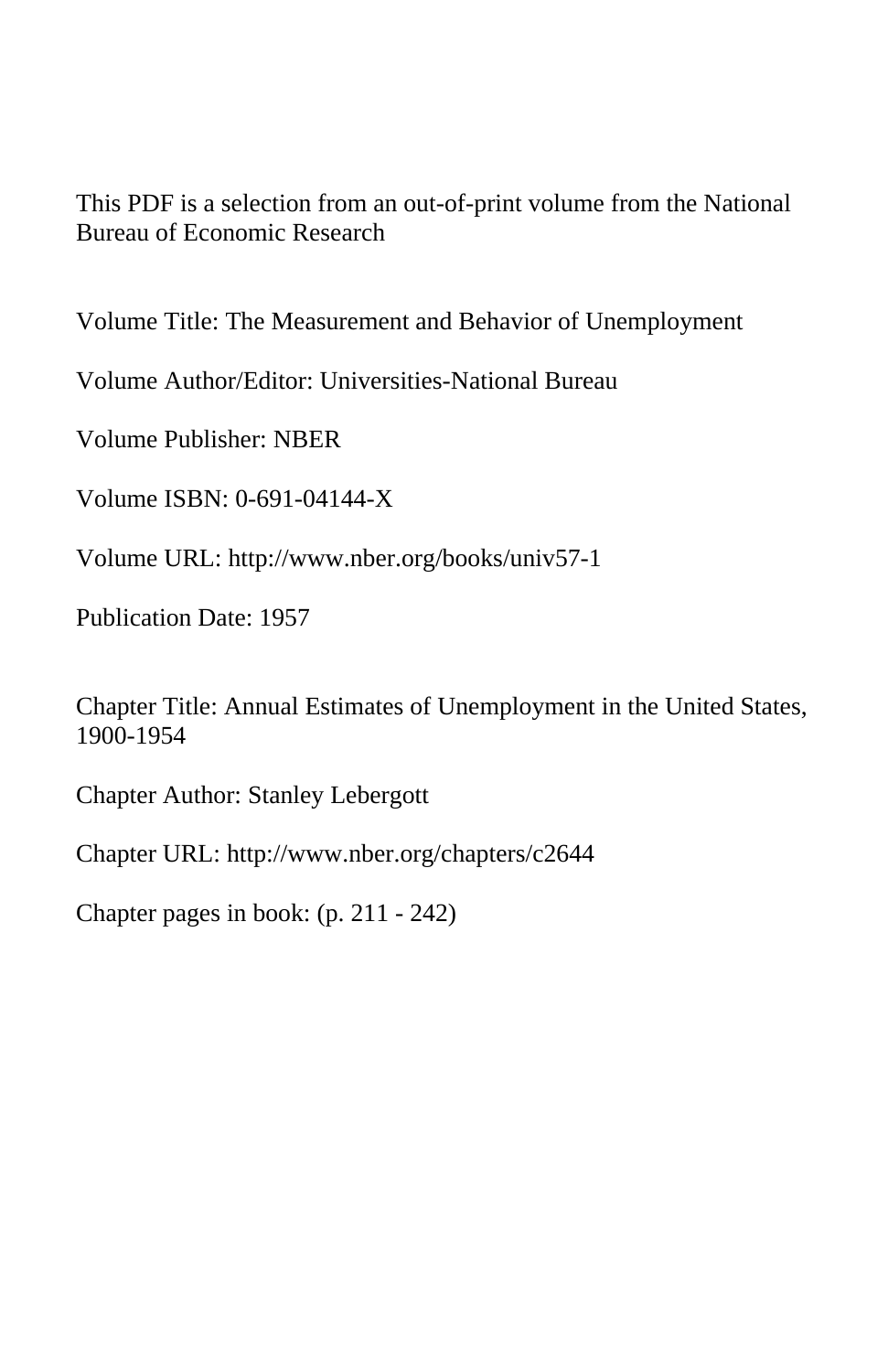# PART II

# THE BEHAVIOR OF UNEMPLOYMENT

 $\cdot$ 

 $\mathcal{L}_{\text{max}}$  and  $\mathcal{L}_{\text{max}}$  . The  $\mathcal{L}_{\text{max}}$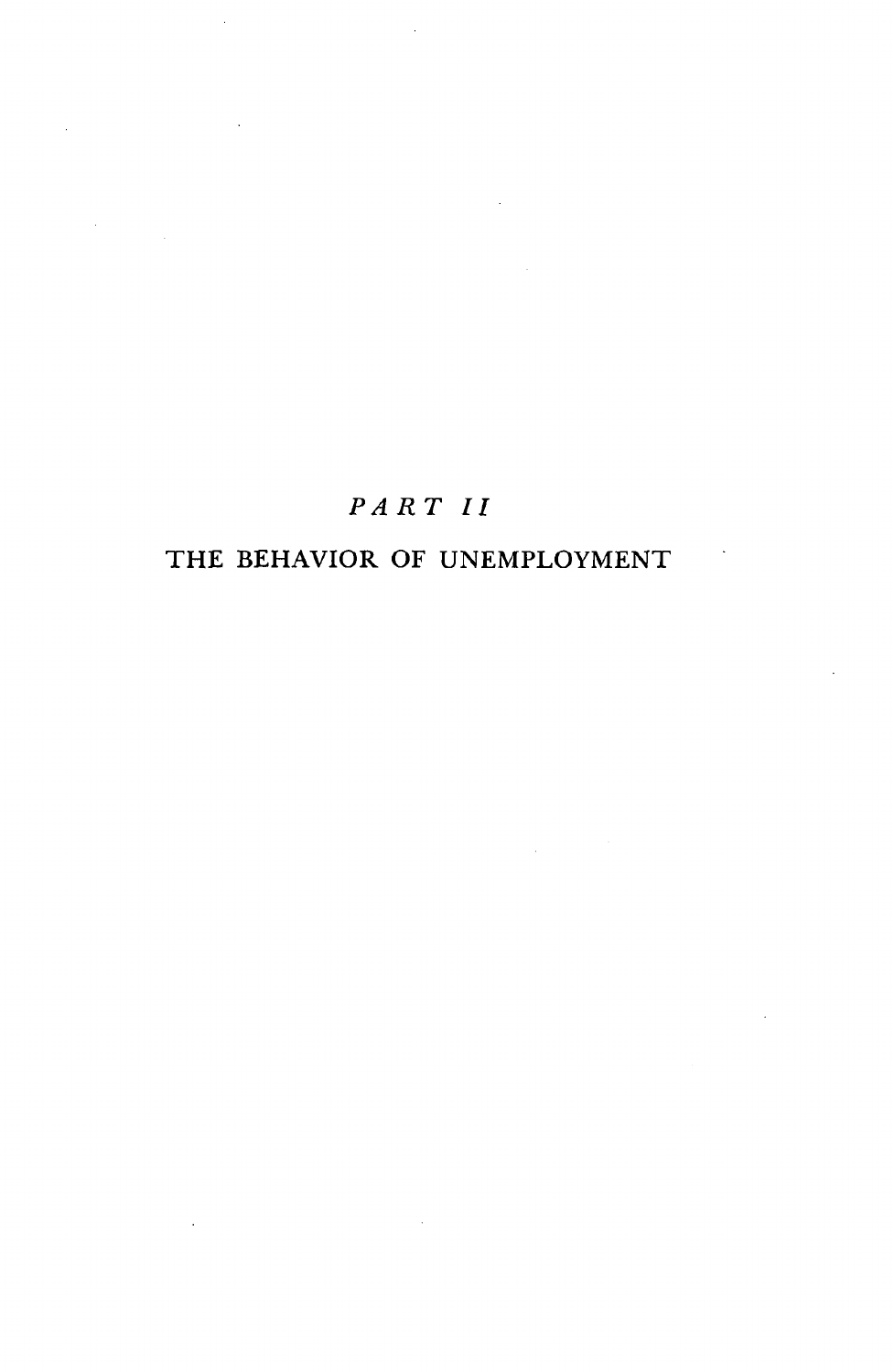$\label{eq:2} \frac{1}{\sqrt{2}}\left(\frac{1}{\sqrt{2}}\right)^{2} \left(\frac{1}{\sqrt{2}}\right)^{2} \left(\frac{1}{\sqrt{2}}\right)^{2} \left(\frac{1}{\sqrt{2}}\right)^{2} \left(\frac{1}{\sqrt{2}}\right)^{2} \left(\frac{1}{\sqrt{2}}\right)^{2} \left(\frac{1}{\sqrt{2}}\right)^{2} \left(\frac{1}{\sqrt{2}}\right)^{2} \left(\frac{1}{\sqrt{2}}\right)^{2} \left(\frac{1}{\sqrt{2}}\right)^{2} \left(\frac{1}{\sqrt{2}}\right)^{2} \left(\frac{$ 

 $\mathcal{L}^{\text{max}}_{\text{max}}$ 

 $\label{eq:2.1} \frac{1}{\sqrt{2}}\left(\frac{1}{\sqrt{2}}\right)^{2} \left(\frac{1}{\sqrt{2}}\right)^{2} \left(\frac{1}{\sqrt{2}}\right)^{2} \left(\frac{1}{\sqrt{2}}\right)^{2} \left(\frac{1}{\sqrt{2}}\right)^{2} \left(\frac{1}{\sqrt{2}}\right)^{2} \left(\frac{1}{\sqrt{2}}\right)^{2} \left(\frac{1}{\sqrt{2}}\right)^{2} \left(\frac{1}{\sqrt{2}}\right)^{2} \left(\frac{1}{\sqrt{2}}\right)^{2} \left(\frac{1}{\sqrt{2}}\right)^{2} \left(\$ 

 $\label{eq:2.1} \frac{1}{\sqrt{2\pi}}\int_{\mathbb{R}^3}\frac{1}{\sqrt{2\pi}}\int_{\mathbb{R}^3}\frac{1}{\sqrt{2\pi}}\int_{\mathbb{R}^3}\frac{1}{\sqrt{2\pi}}\int_{\mathbb{R}^3}\frac{1}{\sqrt{2\pi}}\int_{\mathbb{R}^3}\frac{1}{\sqrt{2\pi}}\frac{1}{\sqrt{2\pi}}\int_{\mathbb{R}^3}\frac{1}{\sqrt{2\pi}}\frac{1}{\sqrt{2\pi}}\frac{1}{\sqrt{2\pi}}\int_{\mathbb{R}^3}\frac{1}{\sqrt{2\pi}}\frac$  $\label{eq:2.1} \mathcal{L}(\mathcal{A}) = \mathcal{L}(\mathcal{A}) \mathcal{L}(\mathcal{A}) = \mathcal{L}(\mathcal{A})$  $\mathcal{L}^{\text{max}}_{\text{max}}$  ,  $\mathcal{L}^{\text{max}}_{\text{max}}$ 

 $\mathcal{L}_{\text{max}}$  and  $\mathcal{L}_{\text{max}}$ 

 $\label{eq:2.1} \frac{1}{\sqrt{2\pi}}\int_{\mathbb{R}^3}\frac{1}{\sqrt{2\pi}}\int_{\mathbb{R}^3}\frac{1}{\sqrt{2\pi}}\int_{\mathbb{R}^3}\frac{1}{\sqrt{2\pi}}\int_{\mathbb{R}^3}\frac{1}{\sqrt{2\pi}}\int_{\mathbb{R}^3}\frac{1}{\sqrt{2\pi}}\int_{\mathbb{R}^3}\frac{1}{\sqrt{2\pi}}\int_{\mathbb{R}^3}\frac{1}{\sqrt{2\pi}}\int_{\mathbb{R}^3}\frac{1}{\sqrt{2\pi}}\int_{\mathbb{R}^3}\frac{1$  $\label{eq:2.1} \frac{1}{\sqrt{2}}\left(\frac{1}{\sqrt{2}}\right)^{2} \left(\frac{1}{\sqrt{2}}\right)^{2} \left(\frac{1}{\sqrt{2}}\right)^{2} \left(\frac{1}{\sqrt{2}}\right)^{2} \left(\frac{1}{\sqrt{2}}\right)^{2} \left(\frac{1}{\sqrt{2}}\right)^{2} \left(\frac{1}{\sqrt{2}}\right)^{2} \left(\frac{1}{\sqrt{2}}\right)^{2} \left(\frac{1}{\sqrt{2}}\right)^{2} \left(\frac{1}{\sqrt{2}}\right)^{2} \left(\frac{1}{\sqrt{2}}\right)^{2} \left(\$ 

 $\mathcal{L}(\mathcal{A})$  .  $\label{eq:2.1} \frac{1}{\sqrt{2\pi}}\int_{0}^{\infty}\frac{1}{\sqrt{2\pi}}\left(\frac{1}{\sqrt{2\pi}}\right)^{2\alpha} \frac{1}{\sqrt{2\pi}}\left(\frac{1}{\sqrt{2\pi}}\right)^{\alpha} \frac{1}{\sqrt{2\pi}}\left(\frac{1}{\sqrt{2\pi}}\right)^{\alpha} \frac{1}{\sqrt{2\pi}}\left(\frac{1}{\sqrt{2\pi}}\right)^{\alpha} \frac{1}{\sqrt{2\pi}}\left(\frac{1}{\sqrt{2\pi}}\right)^{\alpha} \frac{1}{\sqrt{2\pi}}\left(\frac{1}{\sqrt{2\pi}}\right$ 

 $\label{eq:2.1} \begin{split} \mathcal{L}_{\text{max}}(\mathbf{r}) = \mathcal{L}_{\text{max}}(\mathbf{r}) \mathcal{L}_{\text{max}}(\mathbf{r}) \,, \end{split}$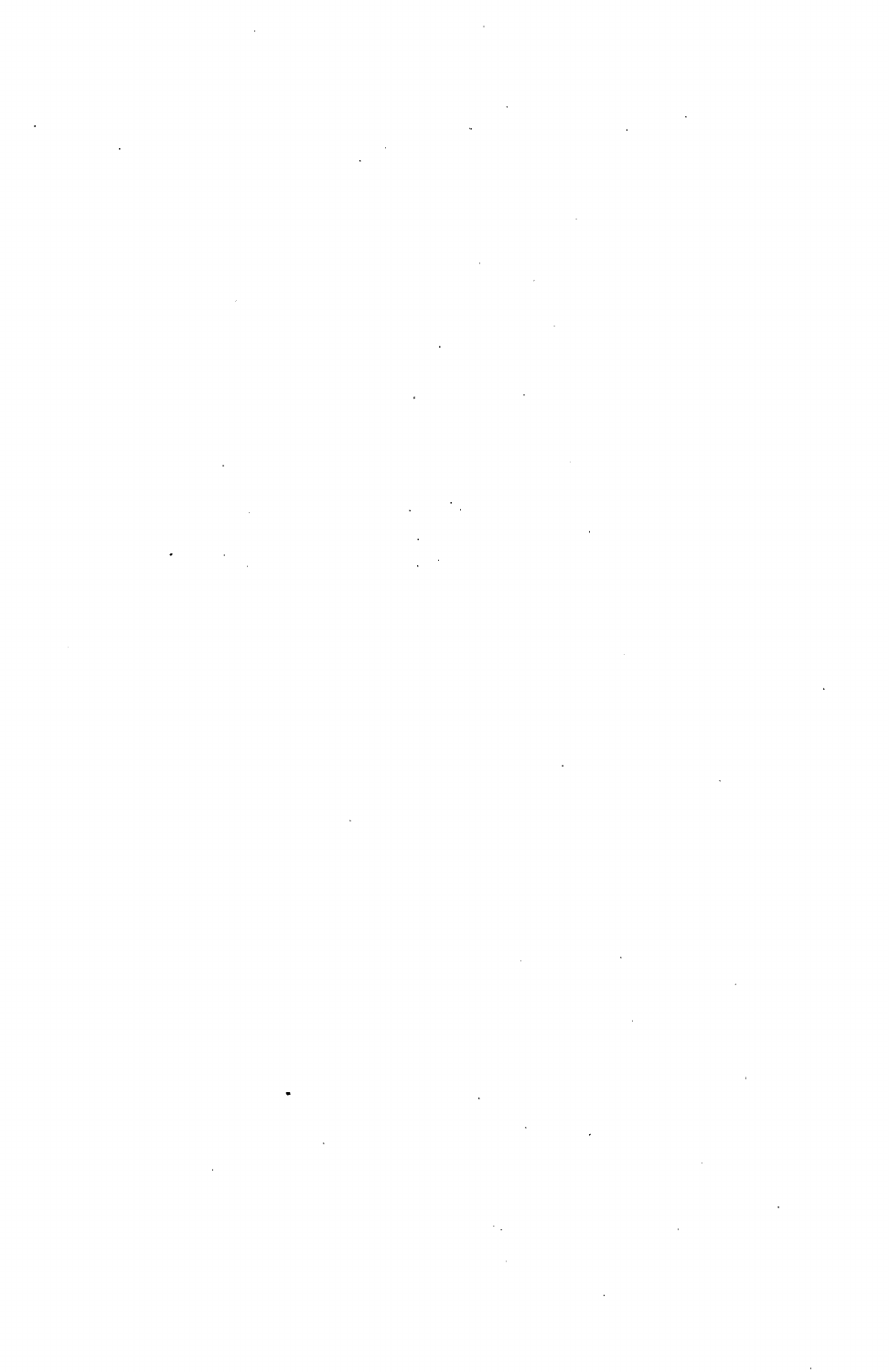# ANNUAL ESTIMATES OF UNEMPLOYMENT IN THE UNITED STATES, 1900-1954

# STANLEY LEBERGOTT BUREAU OF THE BUDGET

THE present paper is a preliminary report on estimates of unemployment for the period since 1900 intended to be consistent with the series currently reported by the. Census Bureau in its Current Population Survey. These estimates have been derived as part of a broader project of estimating labor force and detailed employment and unemployment series for this period. Their function is to indicate the broad changes that have occurred over these decades, and mark the major year to year shifts in employment and unemployment. The discussion is focussed on four chief topics: the nature of unemployment measures; unemployment estimates as a measure of economic change; unemployment estimates as a measure of the level of unemployed manpower; and methods by which the present series was estimated.

### 1. The Nature of Unemployment Measures

Unemployment as measured in statistical series is a residual phenomenon. It reflects chiefly the number of persons who are disemployed and remain without work. Variations in the demand for labor do not per se produce unemployment. It is necessary for the needs and attitudes of those composing the labor force to complement these variations before unemployment is produced. Hence, a comparison of • unemployment figures for, say, 1906 and 1946 will be a comparison, in part, of variations in demand and, in part, of variations in needs and attitudes of those in the labor force.

One of the most important single changes in the composition of the labor force over the past century has been the replacement of immigrant males and children by women. In 1900, 18 per cent of our labor was female. By 1952, the proportion was 31 per cent. A substantial part of the increased proportion tends to be in the labor force to supplement family incomes. The difference of 13 per cent, therefore, tends to give an unprecedented flexibility to the labor force. It was assumed previously that variations in the demand for labor would require corn-

Note: The present estimates are unofficial and have no connection with the work of the Bureau of the Budget. They will differ somewhat from preliminary estimates that have been used in Potential Economic Growth of the United States During the Next Decade, Joint Committee on the Economic Report, 83d Cong., 2d sess., 1954, and are associated with different employment estimates than those used in the 1950 Economic Report of the President.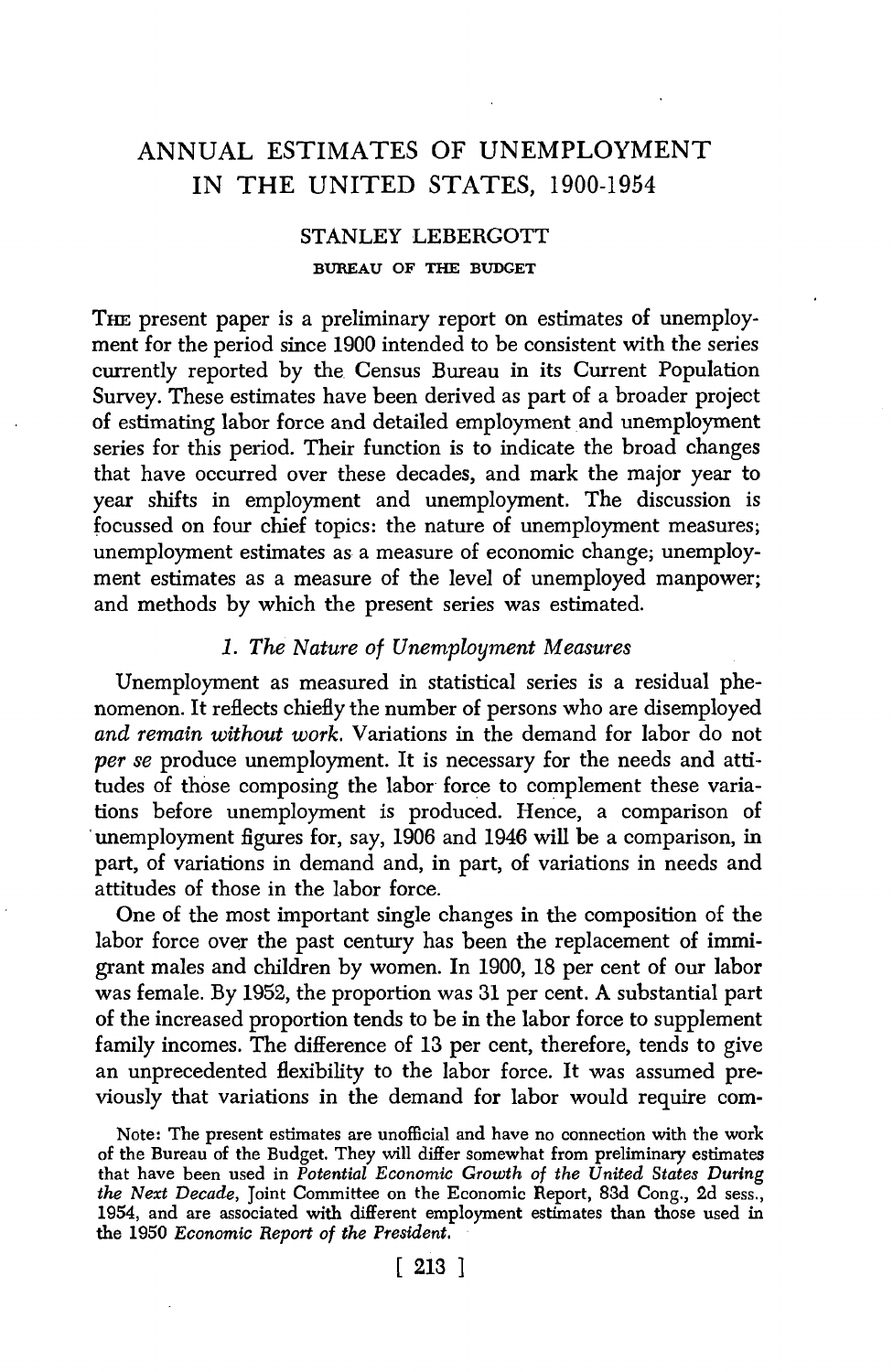mensurate variations in unemployment. It has now become clear that because of the increased role of women in the labor force considerable variations in demand can be taken up without equally considerable variations in unemployment. When many of these women become disemployed, they do not, like the male labor force, become unemployed—they leave the labor force. The most spectacular example of this, of course, was the transition in 1945-1946. But even during such a stable year as 1952, roughly 10 million women who were not regular workers worked part of the year, withdrawing from the labor force at the end of their work.<sup>1</sup>

A second factor to be considered in historical comparisons partially offsets this tendency—namely the diminished role of farm employment. In 1900 farmers were more numerous than manufacturing employees; today they constitute less than a third. Since unemployment on the farm customarily tends to take the form of underemployment, the expected float of visible unemployment today would tend to be higher because of the shift to urban employment. (As a partial method of allowing for this, estimates are shown in Table 1 for the ratio of unemployment to the nonfarm employee labor force.)<sup>2</sup>

A third factor is the difference in social attitude. In 1900 we had no unemployment insurance system and no network of employment service offices. By 1954, we had an unemployment insurance system plus broad-scale unionization, a basically different orientation by business as to its own obligations and those which the government should assume. Instead of unemployment being considered primarily as a personal fault, it had come to be considered as one aspect of any largescale complex economy. As a result of all this, we may get better reporting of actual unemployment now than in 1900. Housewives are less ashamed to admit to a Census Bureau enumerator that the family head is unemployed.3 (Even since 1933 the reporting of unemployment may have been more adequate than previously—although this is very much of an a priori hypothesis.)

Experience suggests a greater reporting of unemployment during the depression, when there is greater sensitivity to it than at other times. As one indication one may note that the unemployment census of

<sup>1</sup> Work Experience of the Population in 1952, Bureau of the Census, Series P-50, No. 48, 1953. This estimate includes those who worked less than forty weeks dur.. ing the year. One might properly include even more. The average level of unemployment over the year was both low and reasonably steady while the gross changes in unemployment revealed no sharp shifts.

<sup>2</sup> For a fuller discussion of this measure see the writer's "Earnings of Nonfarm Employees in the U.S., 1890-1946," Journal of the American Statistical Association, March 1948, pp. 87-88.

<sup>8</sup> The change is embodied in the shift from the characteristic phrase of the early depression—"some folks won't work"—to the 1945-1946 phrase, "the 52-20 Club."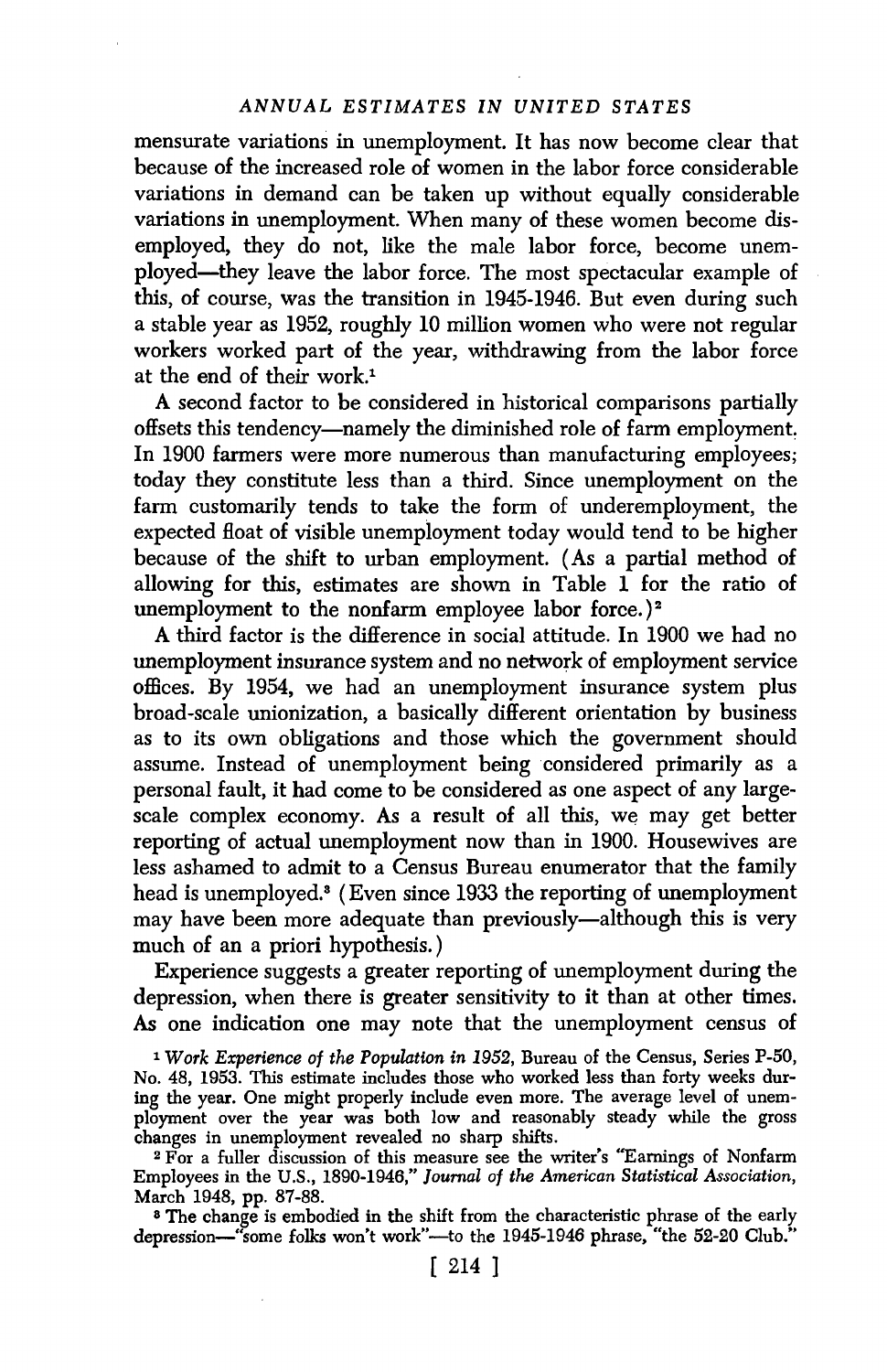### TABLE 1

| Year | Number<br>Unemployed | Change from<br>Previous Year | Per Cent<br>of Civilian<br>Labor Force | Per Cent of<br>Nonfarm<br>Employees |
|------|----------------------|------------------------------|----------------------------------------|-------------------------------------|
| 1900 | 1,420                |                              | 5.0                                    | 8.7                                 |
| 1901 | 710                  | $-710$                       | 2.4                                    | 4.3                                 |
| 1902 | 800                  | 90                           | 2.7                                    | 4.5                                 |
| 1903 | 800                  | 0                            | 2.6                                    | 4.4                                 |
| 1904 | 1,490                | 690                          | 4.8                                    | 7.9                                 |
| 1905 | 1,000                | -490                         | 3.1                                    | 5.1                                 |
| 1906 | 280                  | $-720$                       | 0.8                                    | 1.4                                 |
| 1907 | 600                  | $-320$                       | 1.8                                    | 2.9                                 |
| 1908 | 2,960                | 2,360                        | 8.5                                    | 13.5                                |
| 1909 | 1,870                | $-1,090$                     | 5.2                                    | 8.2                                 |
| 1910 | 2,150                | 280                          | 5.9                                    | 9.1                                 |
| 1911 | 2,290                | 140                          | 6.2                                    | 9.5                                 |
| 1912 | 1,960                | -330                         | 5.2                                    | 7.9                                 |
| 1913 | 1,680                | $-280$                       | 4.4                                    | 6.6                                 |
| 1914 | 3,110                | 1,430                        | 8.0                                    | 11.9                                |
| 1915 | 3,840                | 730                          | 9.7                                    | 14.3                                |
| 1916 | 1,920                | $-1,920$                     | 4.8                                    | 7.1                                 |
| 1917 | 1,920                | $\bf{0}$                     | 4.8                                    | 7.0                                 |
| 1918 | 560                  | $-1,360$                     | 1.4                                    | 2.1                                 |
| 1919 | 950                  | 390                          | 2.3                                    | 3.4                                 |
| 1920 | 1,670                | 720                          | 4.0                                    | 5.8                                 |
| 1921 | 5,010                | 3,340                        | 11.9                                   | 16.9                                |
| 1922 | 3,220                | $-1,790$                     | 7.6                                    | 10.9                                |
| 1923 | 1,380                | $-1,840$                     | 3.2                                    | 4.6                                 |
| 1924 | 2,440                | 1,060                        | 5.5                                    | 8.0                                 |
| 1925 | 1,800                | $-640$                       | 4.0                                    | 5.9                                 |
| 1926 | 880                  | $-920$                       | 1.9                                    | 2.8                                 |
| 1927 | 1,890                | 1,010                        | 4.1                                    | 5.9                                 |
| 1928 | 2,080                | 190                          | 4.4                                    | 6.4                                 |
| 1929 | 1,550                | $-530$                       | 3.2                                    | 4.7                                 |
| 1930 | 4,340                | 2,790                        | 8.9                                    | 13.0                                |
| 1931 | 8,020                | 3,680                        | 15.9                                   | 23.3                                |
| 1932 | 12,060               | 4,040                        | 23.6                                   | 34.0                                |
| 1933 | 12,830               | 770                          | 24.9                                   | 35.3                                |
| 1934 | 11,340               | $-1,490$                     | 21.7                                   | 30.6                                |
| 1935 | 10,610               | $-730$                       | 20.1                                   | 28.4                                |
| 1936 | 9,030                | $-1,580$                     | 17.0                                   | 23.9                                |
| 1937 | 7,700                | -1,330                       | 14.3                                   | 20.0                                |
| 1938 | 10,390               | 2,690                        | 19.0                                   | 26.4                                |
| 1939 | 9,480                | $-910$                       | 17.2                                   | 23.8                                |

### Unemployment, Annual Average, 1900-1954 (number in thousands of persons 14 years old and over)

(continued on next page)

[215]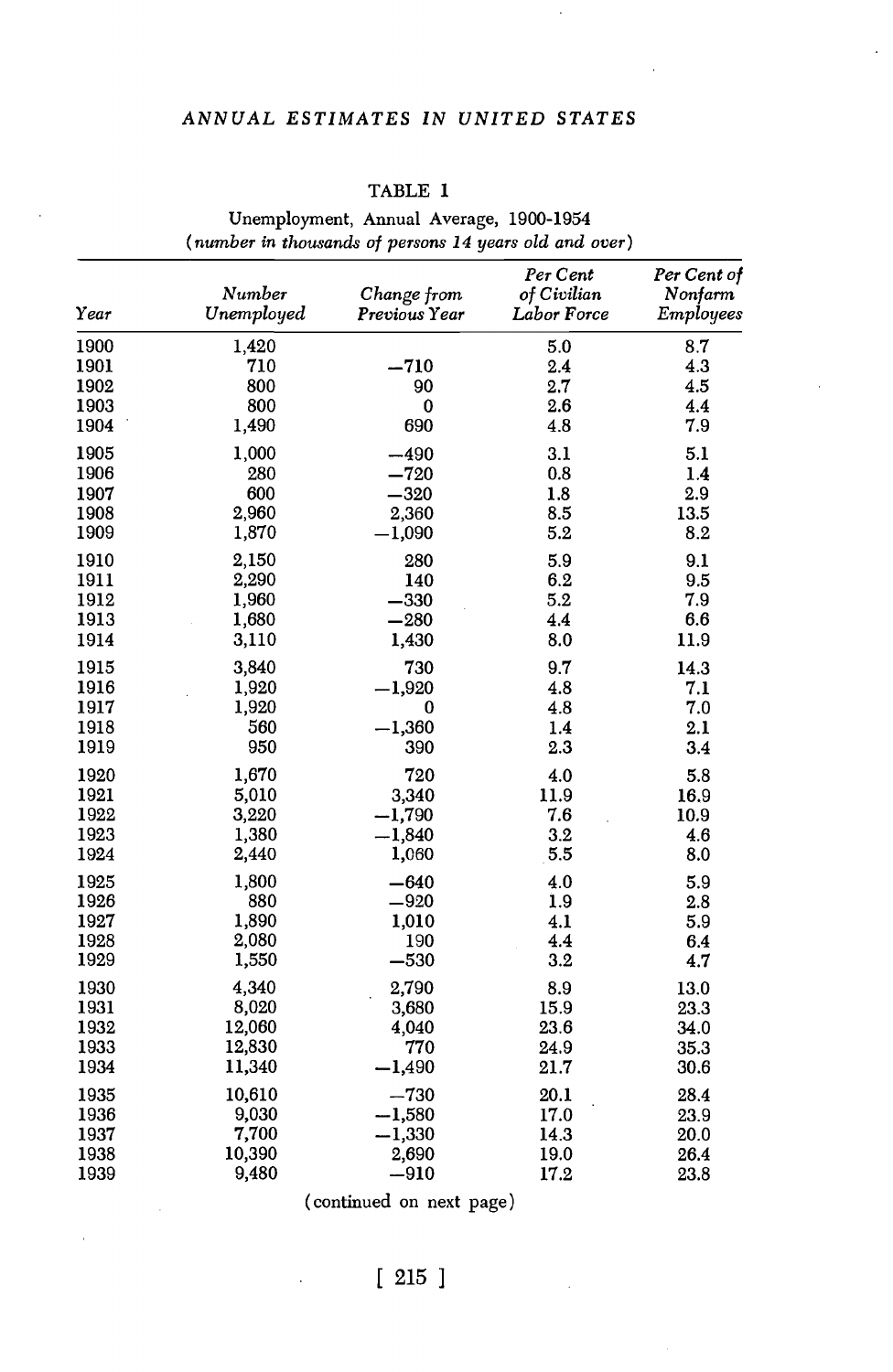#### TABLE 1 (continued)

| Year | Number<br>Unemployed | Change from<br>Previous Year | Per Cent<br>of Civilian<br>Labor Force | Per Cent of<br>Nonfarm<br><b>Employees</b> |
|------|----------------------|------------------------------|----------------------------------------|--------------------------------------------|
| 1940 | 8,120                | $-1,360$                     | 14.6                                   | 20.2                                       |
| 1941 | 5,560                | $-2,560$                     | 9.9                                    | 13.3                                       |
| 1942 | 2,660                | $-2,900$                     | 4.7                                    | 6.3                                        |
| 1943 | 1,070                | $-1,590$                     | 1.9                                    | 2.5                                        |
| 1944 | 670                  | $-400$                       | 1.2                                    | 1.6                                        |
| 1945 | 1,040                | 370                          | 1.9                                    | 2.5                                        |
| 1946 | 2,270                | 1,230                        | 3.9                                    | 5.2                                        |
| 1947 | 2,140                | $-130$                       | 3.6                                    | 4.7                                        |
| 1948 | 2,064                | $-76$                        | 3.4                                    | 4.5                                        |
| 1949 | 3,395                | 1,331                        | 5.5                                    | 7.3                                        |
| 1950 | 3,142                | $-253$                       | 5.0                                    | 6.6                                        |
| 1951 | 1,879                | $-1,263$                     | 3.0                                    | 3.8                                        |
| 1952 | 1,673                | $-206$                       | 2.7                                    | 3.4                                        |
| 1953 | 1,602                | $-71$                        | 2.5                                    | 3.2                                        |
| 1954 | 3,230                | 1,628                        | 5.0                                    | 6.3                                        |

(number in thousands of persons 14 years old and over)

Source: 1900-1928, present estimates; 1929-1939, Monthly Labor Review, July 1948; 1940-1954, Bureau of the Census.

November 1937 found 11.0 million totally unemployed and emergency workers—or substantially above what the present estimates indicate.4 Such an excess is not likely to appear in the current series but some tendency may recur.

A fourth significant factor is the extensive development of paid vacations. Summer declines in demand, seasonal shutdowns, and changes in models produced unemployment in earlier years. They still do today, but the growth in paid vacations provides a slack in the labor force without a corresponding amount of unemployment. A forced vacation is one thing; going fishing while on paid vacation is another. Some 4 million persons with jobs reported themselves on vacation in July 1951—3 million of them on paid vacations—while millions vacationed in other months.<sup>5</sup> Though no precise estimate can be made the data do indicate that vacations are ten times as common now as in 1900.6

The 1937 average was 7.7 million and the 1938, 10.4. Since November was at the end of a recession beginning in June, one would expect the November figure to be somewhere between 7.7 and 10.4—perhaps about 9 million.

Unpublished census data. Data for other, recent years on vacations suggest similar results, but were not used because they include the effect of the Fourth of July holiday.

<sup>6</sup> This estimate is derived as follows. In the 1901 Cost of Living Survey of 24,402 families some 784 gave vacation as a cause of nonemployment, with an average duration of 2.61 weeks (Eighteenth Annual Report of the Commissioner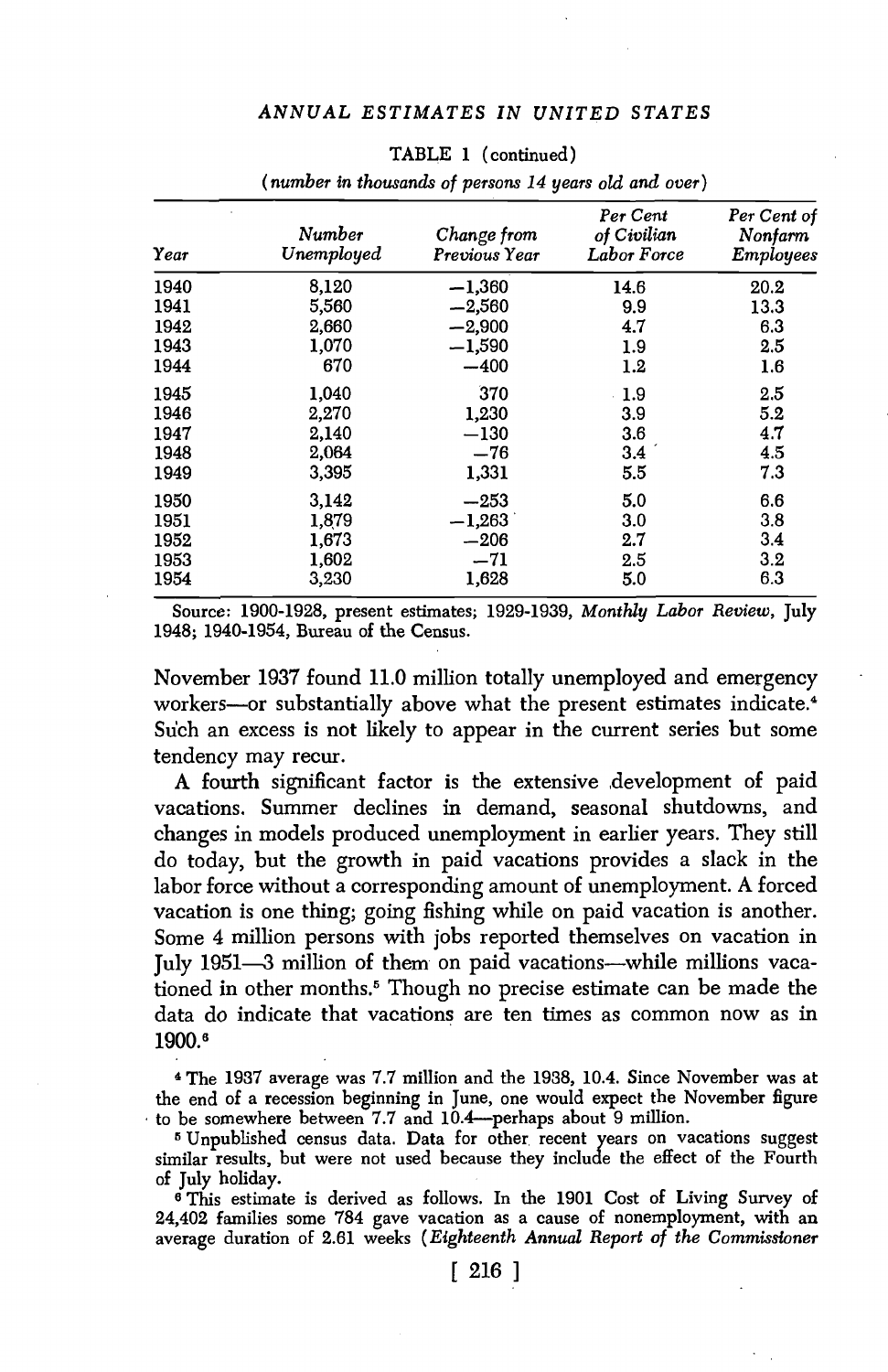One would expect that the great improvements in public health and declines in mortality would lead to a decline in unemployment because of illness.7 The data, however, suggest that the unemployment comparisons between the two dates are not much affected by this factor. Data for nonfarm male workers are available for several dates in the period. In 1900, an average of a week a year was lost in illness; in 1915-1917, about the same; and nationwide surveys in February 1949 and September 1950 again report a similar figure.8 If valid, such similarity may indicate simply that the effects of improvements in general health have been offset by the decrease in the proportion of children and younger workers employed, the rise in the proportion of older workers, greater willingness to hire disabled workers, etc.

The various changes in the economic and social order which have accompanied changes in unemployment necessarily affect comparisons of unemployment over the years. But they do not vitiate the meaningfulness of such comparisons. For they represent a variation of the familiar index number problem and must be solved as the latter usually is by "looking the difficulty boldly in the face, and then passing on."

### 2. Unemployment Estimates as a Measure of Economic Change

How does the pattern of economic change indicated by the present unemployment series compare with that indicated by other series and other measures of economic change?

The comparative change in the present and other unemployment series is indicated in Table 2—where the series are presented—and in Table 3—where comparisons are made of year to year changes. The broad picture shows no startling changes in the way we are accustomed to considering this period: 1921 is still a year of major recession; 1908, 1914, 1924, 1927 are still years of recession. But the general magnitude of unemployment as measured by the present series never-

The 1949-1950 data are reported by Theodore Woolsey (Estimates of Disabling Illness Prevalent in the United States, Public Health Monograph 4, 1952) and in unpublished census data.

of Labor, Depts. of Commerce and Labor, 1903, pp. 287, 291). Had the same percentage of labor force time been spent in 1949 on vacations, we would have had an average number on vacation of  $99,000$ . The actual figure was 1,361,000—or ten times as much (Annual Report on the Labor Force, 1954, Dept. of Commerce, Series P-59, Table A-li). A small number of persons reported "sickness and vacation" or "slack work and vacation," etc. in 1901.

Present definitions include with the unemployed not all persons who are ill but those who were seeking work when they became temporarily ill.

<sup>8</sup> The 1900 estimate is based on data from the Cost of Living Survey. The 1915- 1917 figures are based on Metropolitan Life Insurance Company surveys of policy holders in seven communities (cf. Ernest Bradford, Industrial Unemployment, Bureau of Labor Statistics, Bull. 310, 1922, p. 32, where other surveys in 1917, 1913, etc. report similar data).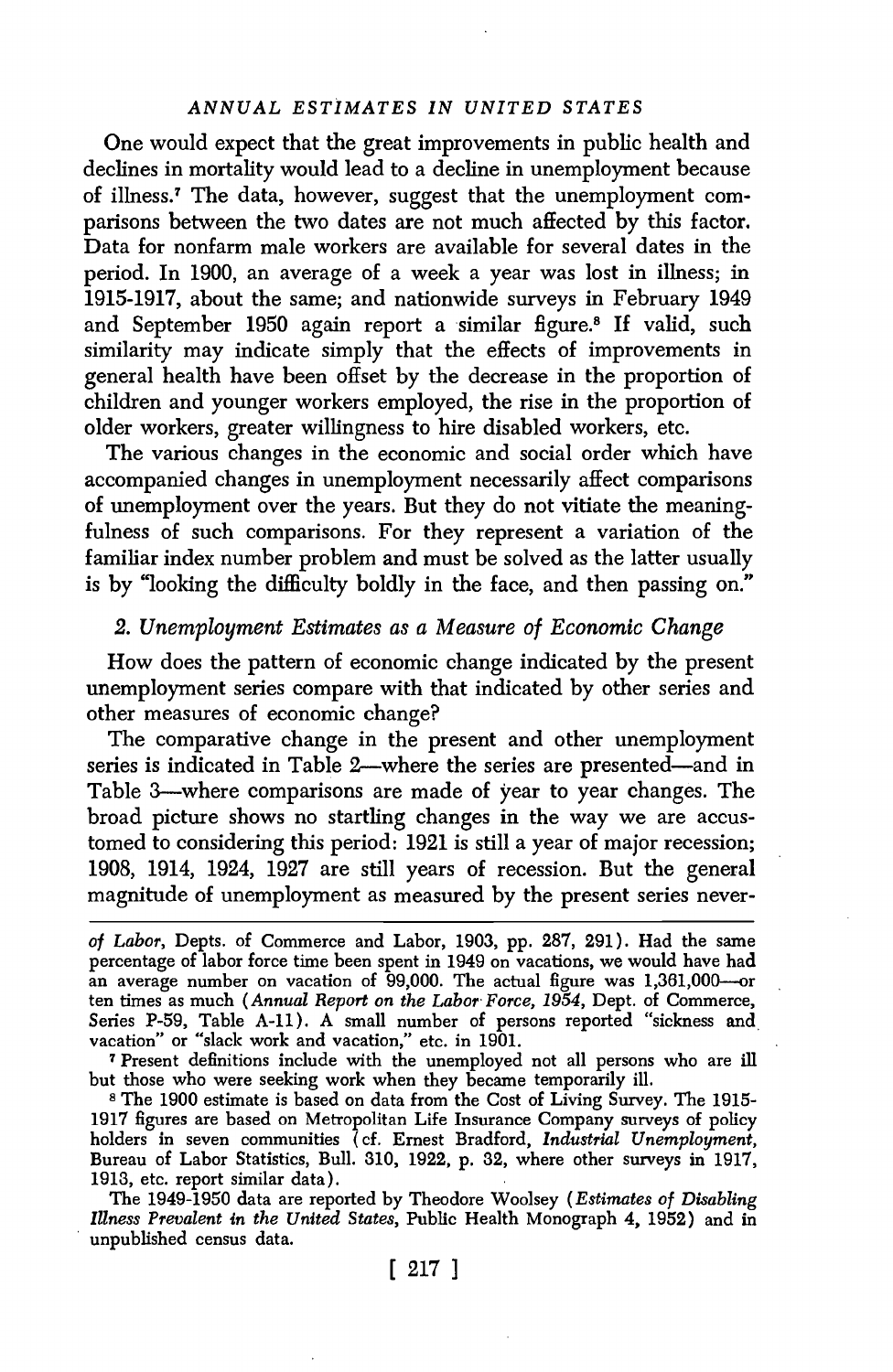#### TABLE 2

| Year                                 | Present<br><b>Estimates</b><br>(1)        | <b>NICB</b><br>(2)                             | Douglas <sup>a</sup><br>(3)             | Carsonb<br>(4)                            | Givensc<br>(5)                            | <b>Brookmire</b><br>Economic<br>Service<br>(6) | Hart<br>$(\textit{per cent})^{\rm d}$<br>(7) | Weintraub<br>$(per cent)$ <sup>e</sup><br>(8) |
|--------------------------------------|-------------------------------------------|------------------------------------------------|-----------------------------------------|-------------------------------------------|-------------------------------------------|------------------------------------------------|----------------------------------------------|-----------------------------------------------|
| 1900<br>1901<br>1902<br>1903<br>1904 | 1,420<br>710<br>800<br>800<br>1,490       | 1,647<br>1,721<br>500<br>1,523<br>1,430        | 755<br>584<br>569<br>609<br>883         |                                           |                                           |                                                | 14.1<br>9.3<br>11.5                          |                                               |
| 1905<br>1906<br>1907<br>1908<br>1909 | 1,000<br>280<br>600<br>2,960<br>1,870     | 621<br>$-143$<br>756<br>2,296<br>719           | 622<br>577<br>695<br>1,654<br>925       |                                           |                                           |                                                | 9.3<br>5.5<br>6.0<br>14.8<br>8.6             |                                               |
| 1910<br>1911<br>1912<br>1913<br>1914 | 2,150<br>2,290<br>1,960<br>1,680<br>3,110 | 553<br>1,571<br>920<br>1,018<br>2,214          | 774<br>1,025<br>775<br>936<br>1,899     |                                           |                                           | 0<br>496<br>0<br>267<br>2,027                  | 6.5<br>10.8<br>9.6<br>9.3<br>15.8            |                                               |
| 1915<br>1916<br>1917<br>1918<br>1919 | 3,840<br>1,920<br>1,920<br>560<br>950     | 2,355<br>187<br>$-1,933$<br>$-3,099$<br>$-870$ | 1,822<br>774<br>774<br>719<br>880       |                                           |                                           | 1,479<br>112<br>0<br>58<br>75                  | 16.0<br>7.1<br>4.7                           |                                               |
| 1920<br>1921<br>1922<br>1923<br>1924 | 1,670<br>5,010<br>3,220<br>1,380<br>2,440 | 558<br>4,754<br>2,917<br>749<br>2,034          | 938<br>2,913<br>2,338<br>1,010<br>1,506 | 2,695<br>6,085<br>4,595<br>2,880<br>3,665 | 1,401<br>4,270<br>3,441<br>1,532<br>2,315 | $\bf{0}$<br>3,653<br>2,567<br>0<br>1,390       |                                              | 6<br>25<br>22<br>11<br>13                     |
| 1925<br>1926<br>1927<br>1928<br>1929 | 1,800<br>880<br>1,890<br>2,080<br>1,550   | 817<br>464<br>1,620<br>1,857<br>429            | 1,120<br>962                            | 2,855<br>2,080<br>2,380<br>2,575<br>1,910 | 1,775<br>1,669<br>2,055                   | 387<br>0<br>1,466                              |                                              | 13<br>11<br>12<br>13<br>10                    |
| 1930                                 | 4,340                                     | 2,896                                          |                                         | 4,825                                     |                                           |                                                |                                              | 19                                            |

### Selected Estimates of Unemployment, 1900-1930 (number in thousands)

a Unemployment in manufacturing, transportation, building, and mining.

b Unemployment of wage and salary workers.

Minimum unemployment.

<sup>d</sup> Unemployment as a percentage of nonagricultural workers.

Unemployment as a percentage of labor supply.

Source: Column 2, Economic Almanac, 1953-1954, National Industrial Conference Board, 1953, pp. 422-423; column 3, Paul Douglas, Real Wages in the United States, 1890-1926, Houghtori Muffin, 1930, p. 460; column 4, Daniel Carson, "Labor Supply and Employment," WPA, unpublished study, 1939, p. 357; column 5, Meredith Civens, in Recent Economic Changes in the United States, National Bureau of Economic Research, 1929, Vol. II, p. 478; column 6, Brookmire Service, quoted in ibid., p. 468; column 7, Hornell Hart, Fluctuations in Employment in Cities of the United States, 1902 to 1917, Trounstine Foundation, 1919, p. 48; column 8, David Weintraub, Technological Trends and National Policy, National Resources Committee, 1937, p. 70.<br>[218]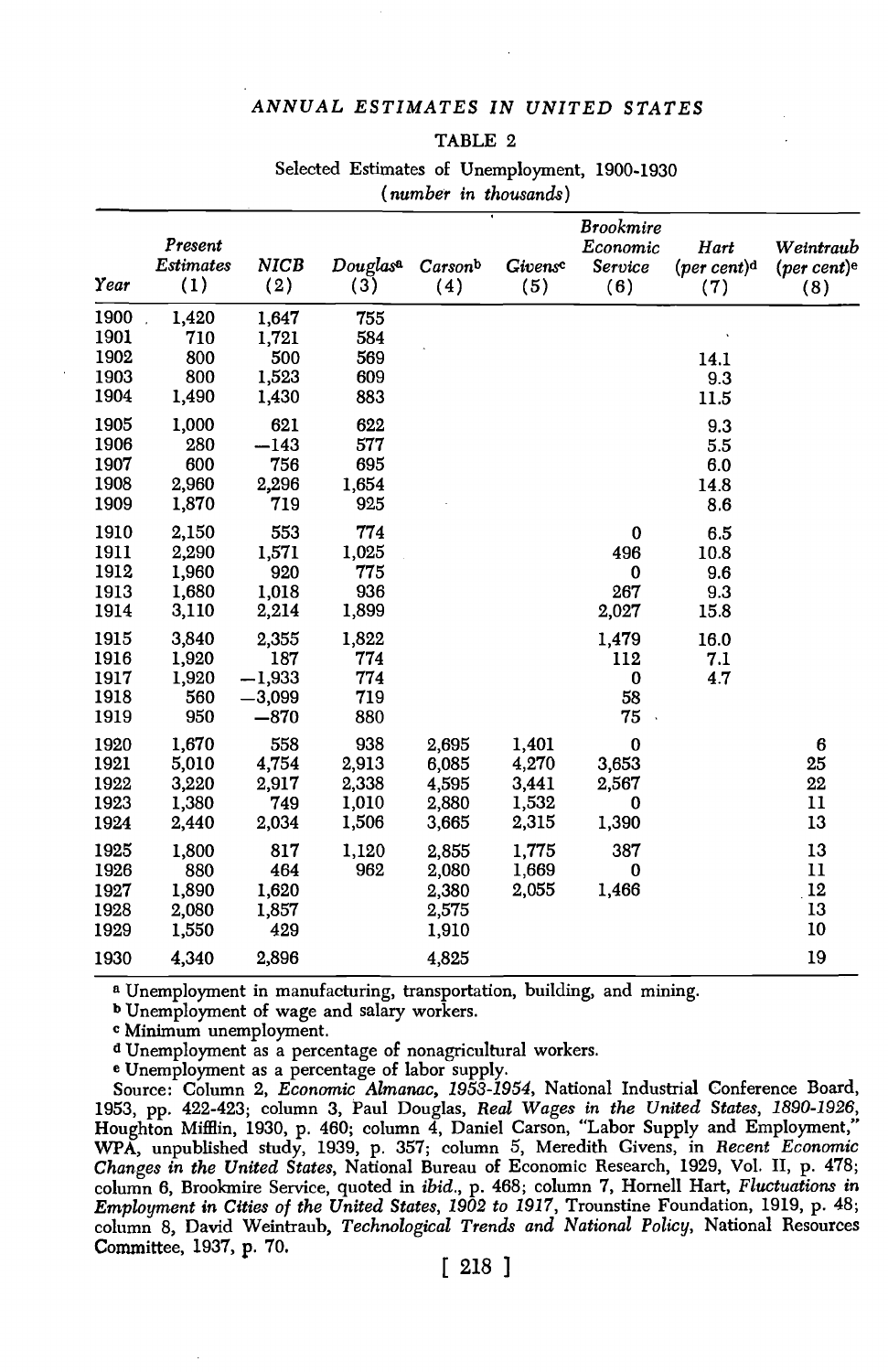theless differs significantly from that reported by earlier series. (So too does the ranking of individual years with respect to the severity of their unemployment.) Thus the present unemployment figures exceed the National Industrial Conference Board estimates for the three decades in the 1900-1930 period—by 8 per cent in the first decade, 555 per cent in the second (because the NICB shows negative unemployment for 1917-1919), and 35 per cent in the third.

Looking at the periods of rising unemployment, one may note that the present series shows larger gains during the three recessions before World War I but distinctly smaller rises during the nine recessions

|              | PRESENT ESTIMATES |          | <b>NICB</b> |                      | <b>DOUGLAS</b> |          |
|--------------|-------------------|----------|-------------|----------------------|----------------|----------|
| <b>YEARS</b> | Number            | Per Cent | Number      | Per Cent             | Number         | Per Cent |
| 1903-1904    | 690               | 86       | $-97$       | -6                   | 274            | 45       |
| 1907-1908    | 2,360             | 393      | 1,540       | 204                  | 959            | 138      |
| 1913-1914    | 1,430             | 85       | 1,196       | 117                  | 963            | 103      |
| 1919-1920    | 720               | 76       | 1,428       | $\ddot{\phantom{0}}$ | 58             | 7        |
| 1920-1921    | 3,340             | 201      | 4,196       | 752                  | 1,975          | 211      |
| 1923-1924    | 1,060             | 77       | 1,285       | 172                  | 496            | 49       |
| 1926-1927    | 1,010             | 113      | 1.156       | 249                  |                |          |
| 1929-1930    | 2,790             | 180      | 2,467       | 575                  |                |          |
| 1930-1931    | 3.680             | 85       | 4.141       | 143                  |                |          |
| 1931-1932    | 4,040             | 50       | 4,348       | 162                  |                |          |
| 1932-1933    | 770               | 6        | 451         | 4                    |                |          |
| 1937-1938    | 2,690             | 35       | 3,393       | 53                   |                |          |
| 1945-1946    | 1,230             | 118      |             |                      |                |          |
| 1948-1949    | 1.331             | 65       |             |                      |                |          |
| 1953-1954    | 1,628             | 101      |             |                      |                |          |

TABLE 3

# Changes in Unemployment, Selected Years, 1903-1954 (number in thousands)

Source: Based on Table 2.

after that war.° The difference in the postwar estimates reflects a difference in the sensitivity of the two series. The NICB unemployment series is necessarily more variable because the NICB employment series is more variable—and that for two reasons:

1. NICB estimates of employees in trade •and service rest more largely on the use of manufacturing employment as an extrapolator and manufacturing employment is one of the most sensitive employment series. The present estimates for these segments rest on more stable series.

2. NICB series for self-employed persons and domestic servants

The present estimates show smaller percentage increases (8 instances) and smaller absolute increases (7 instances) in unemployment during these 9 postwar recessions.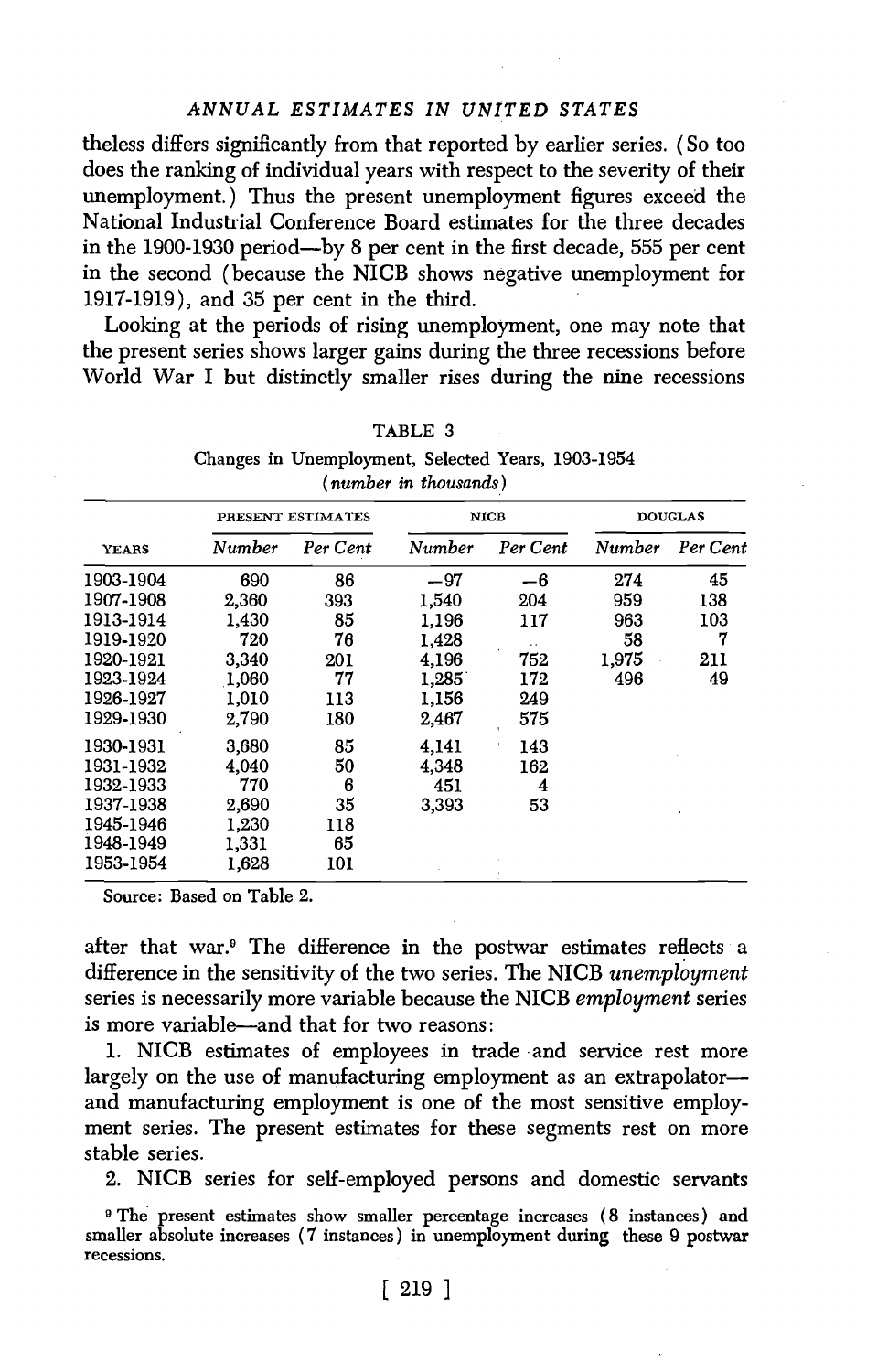generally are estimated to fluctuate with the number of employees in those groups. Present procedures rest on the assumption—made in the light of changes reported from population census to census, and data on annual changes since 1930—that the self-employment series is far less sensitive than that for employees.

Douglas' estimates, being limited to unemployment in four major industry groups, will naturally show smaller absolute changes in unemployment. With smaller absolute bases they can and do show much greater variations in percentage change.

A second point may be made. Not only is the present series generally less volatile, but the order of depression years in terms of severity is somewhat different. Thus the present estimates indicate the 1937-1938 recession to have been about as severe as 1929-1930-rather than substantially more severe, as the NICB data indicate. Also they indicate that the 1920-1921 rise in unemployment was clearly less than the 1930-1931 rise—rather than slightly more.

In addition to these general conclusions one may consider three specific examples of difference: 1920-1921, 1916-1917, and 1900-1901.

One of the most significant differences between the year-to-year trends shown by the NICB series and the present estimates is that for 1920-1921, when the NICB shows unemployment rising by 856,000 more than the present estimates do.

1. The difference arises chiefly because the NICB estimates a greater decline in trade and service employment to have occurred than the present series does.

2. The NICB decline for these groups is considerably larger than that indicated in a special survey conducted during 1923 for the National Bureau of Economic Research by Wiliford I. King.

The present estimates show a mild gain, reflecting the fact that the constant dollar volume of goods available for distribution in 1921 was about the same as in 1920.10 The NICB figures, on the other hand, reflect the sharp drop in current dollar sales.<sup>11</sup> It is assumed that trade employment trends should more closely parallel trends in the real volume of goods than money sales.

The present estimates show a rise in domestic service and self-

10 The volume data used for the present estimates were those of William Howard Shaw, Value of Commodity Output since 1869, National Bureau of Economic Research, 1947.

<sup>11</sup> The NICB used "the appropriate NY Federal Reserve Bank Index of distribution to extrapolate trade employment." The New York Bank index as reported by Norris Johnson in "New Indexes of Production and Trade" (Journal of the American Statistical Association, June 1938) is composed of less-than-carload lot carloadings data, department store sales, chain grocery sales, other chain sales, mail order sales, etc.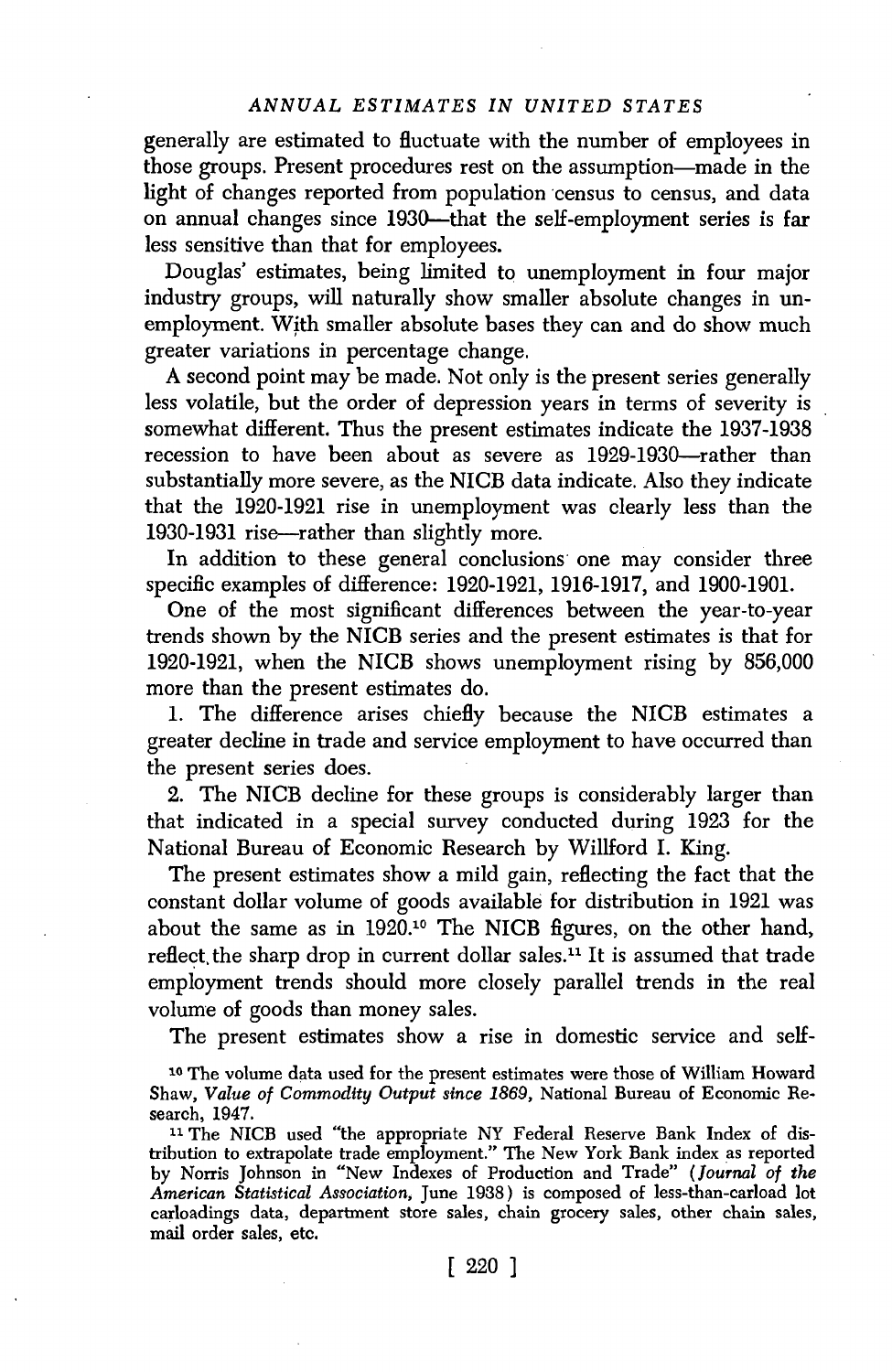employment in service—both substantial groups in the service total. The NICE figures were derived from an estimating series dominated by manufacturing employment, and the latter fell by 25 per cent in this period.12 Experience in the past quarter century, when we have reasonably reliable direct employment measures, indicates that total service employment in this category (and particularly self-employment) does not respond markedly to short-run cycle fluctuations, and shows little parallelism with the change in manufacturing employment.

For the 1920-1921 change in trade and service employment, and indeed in employment as a whole, one can refer to the estimates secured by W. I. King from direct employer reports.<sup>13</sup> While these data have limitations, they represent direct reports from a surprisingly large sample of employers. King's data indicate changes in the trade and service groups which are much more modest than the NICB data. His estimate of total employment shows a 1920-1921 drop of 3.2 million, almost equal to the present estimate of 3.3 million for the 1920-1921 rise in unemployment. (It is unlikely that three-quarters of a million additional workers entered the labor market during this period above and beyond the normal labor force growth—as would be necessary to make the NICB unemployment change consistent with King's employment change.)

For 1916-1917 NICB shows a far sharper fall in unemployment than the present estimates, and one which would a priori seem more likely in the light of the growth of war production. The difference arises chiefly because the NICB data for manufacturing employment (based on "a sample comprising 64 per cent of the total manufacturing employment in 1919") rose by  $1.2 \text{ million}^{14}$ —while the present estimates report little gain since the deflated volume of manufacturing production as reported in Shaw's data shows only a small rise.15 Douglas' direct employment series for manufacturing (based on BLS and New

<sup>12</sup> NICB and present figures for service components other than domestic and personal would not differ greatly in the amount of change. It is the domestic and personal group which would account for differences in change.

<sup>13</sup> In Business Cycles and Unemployment, National Bureau of Economic Research, 1923, p. 88.

14 Because the NICB used manufacturing employment in estimating trade employment—and via trade, for service employment—the estimate for manufacturing becomes basic in determining this change. For a simple comparison between present and NICB estimates one should also note NICB includes the armed forces under the service total.

15 Shaw shows a mild rise for total finished goods, and a drop in manufactured food, clothing, furniture, floor coverings, and miscellaneous house furnishings (Shaw, op.cit., pp. 70, 72, 73). These latter data are used in the present procedure to estimate the trend for employment in trade and such service categories as dressmakers, etc.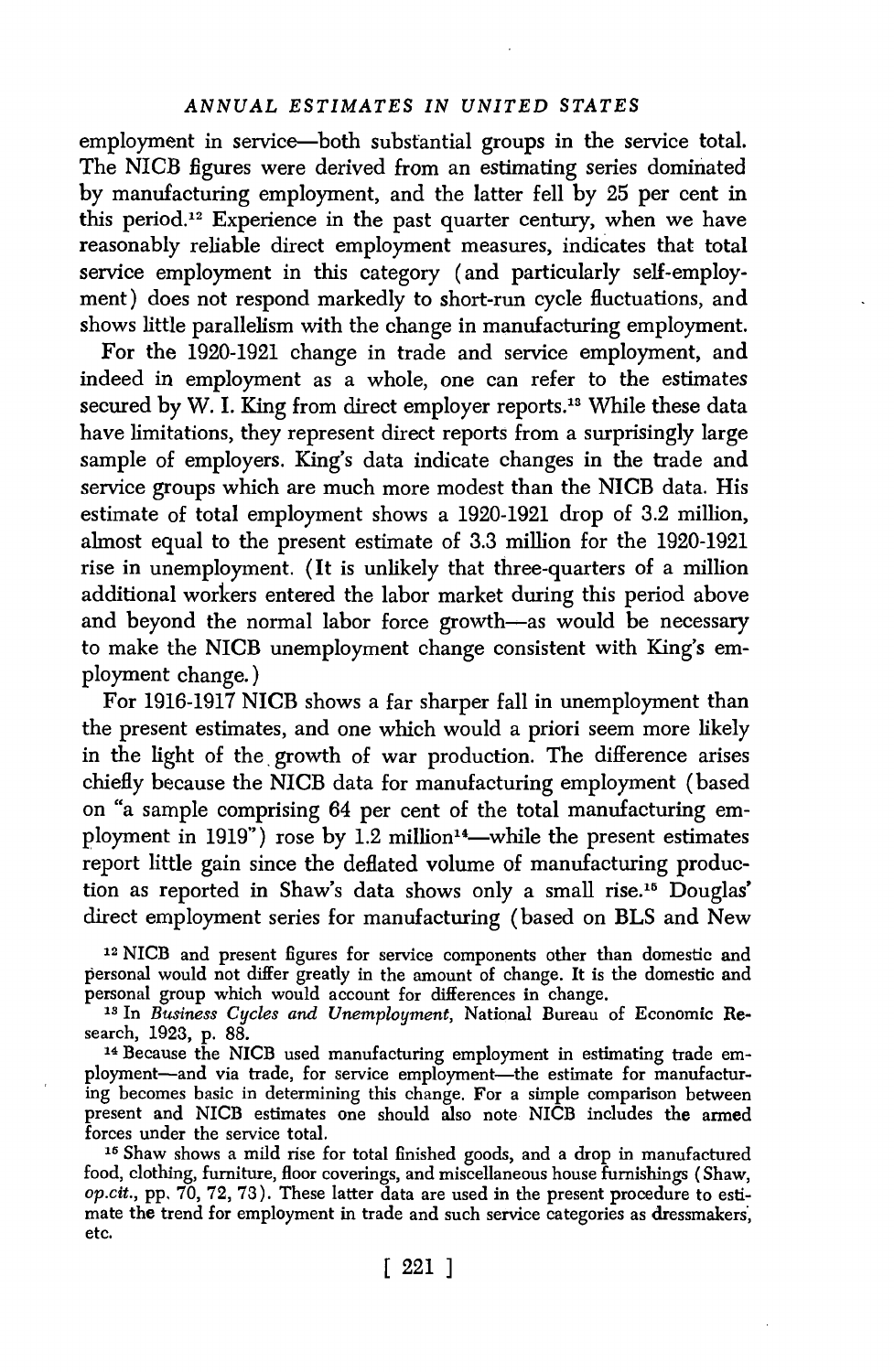York State) shows a gain of 537,000, much closer to the present 200,000 than to the NICB 1.2 million.16

As a final comparison one may take the 1900-1901 change. Here the present estimates show a marked decline in unemployment while the NICB figures actually rise slightly. The difference arises because of estimated differences in the trend of trade and service. The NICB series uses the combined movement of agricultural, mining, and manufacturing employment. The very substantial stability in agricultural employment over many decades and the lack of change in manufacturing employment during this year amounts to positing no change in the trade and service group.17 The present series, on the other hand, reports a growth in employment assumed as resulting from (1) an increase of roughly 12 per cent in the volume of finished commodities (except producer durables) to be handled through the distribution system, and (2) the long-term upward trend of self-employment in these industries.

How do variations in unemployment as measured by the present estimates relate to variations in other measures of economic change? The question is as difficult to answer as it is interesting. The reason for the difficulty is simple. The present estimates were developed on the premise that the best possible employment and unemployment estimates were desired. This meant that the soundest procedure was to take advantage of the major advances in our knowledge of this period which are associated with the names of Shaw, Fabricant, Kuznets, and others who have laboriously developed basic production series for the National Bureau. Hence while a vast variety of other sources were used, together with quite independent data from censuses of prisons, reports of the Collector of Internal Revenue, lists of securities dealers, etc., substantial reliance was placed on these studies which worked the basic census of manufactures data into consistent detailed series. Similarly the employment estimates for construction rest on detailed estimates of deflated activity developed for the purpose at hand. Year-to-year changes in unemployment will closely reflect changes in employment. Individual employment series for key industries will in turn tend to reflect changes in production because of the method of estimate. However the frequency of bench-mark counts—quinquennial censuses of

16 Paul Douglas, Real Wages in the United States, 1890-1926, Houghton Mifflin, 1930, p. 439. Douglas' sample covers some 15 per cent of manufacturing employment in 1914 and Berridge's combination of state data covered not much more as of 1914 or 1919. No information appears to be available concerning the sample used for the NICB estimates.

<sup>17</sup> Douglas shows a change similar to NICB—but since his data do not attempt to reflect trends in trade and service they are not inconsistent with present estimates.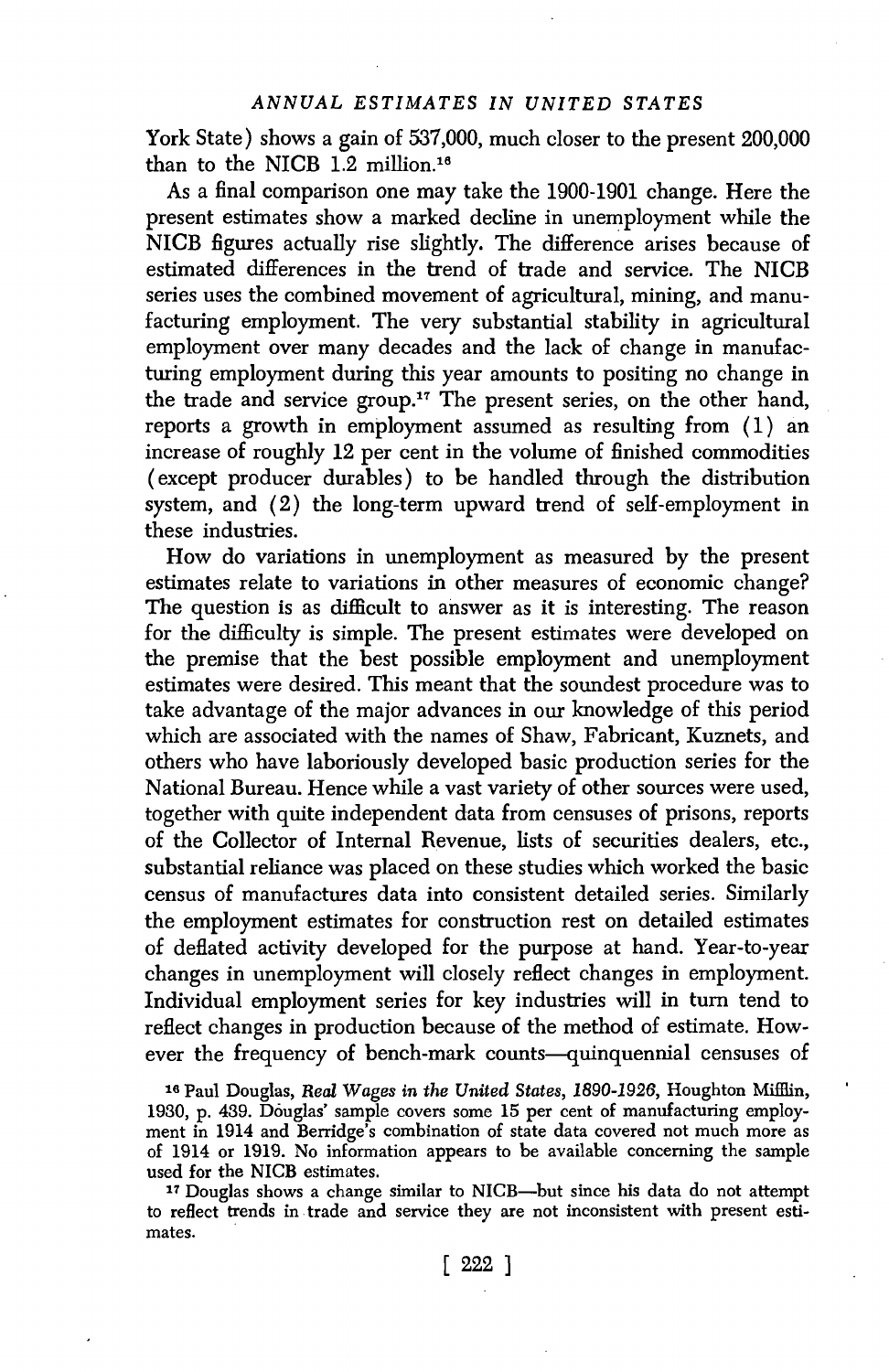manufacturing before the war and biennial after it—means fairly frequent checks on the combined productivity and hours factor interpolated between these dates. Hence even for these series changes from one bench-mark year to the next are independent of the production data.

While the relationship to production series therefore presents problems, the relationship to the national income estimates is less troublesome. This is because the Kuznets estimates that were used for 1919- 1929 are derived chiefly by totaling the factor shares. Interest, rent, profits—these are certainly independent of the data used for the present estimates. And payrolls, the largest single component, are derived in most instances by applying ratios of pay to gross income, sales, or total outlays of the industry concerned. While for manufacturing, for example, that payroll data come from the same source, indeed the same reports, as do the employment data, so that there is likely to be a built-in consistency, the estimating process does not rest on the use of payroll estimates. For the 1930-1940 period the interrelationship of estimates is far less: beginning with 1936, reliance on the payroll totals from the independent body of tax reports filed under the Social Security system achieves a satisfactory degree of independence. For the 1940-1952 period the estimates are essentially independent in provenance. Deflated income data, however, are not available. Data on changes in deflated product were therefore used. The extremely close similarity between year-to-year changes in undeflated income and product justified such a step.'8

With these qualifications one may review the pattern shown in Chart 1, where year-to-year changes in unemployment are matched against corresponding changes in deflated Gross National Product.'9 The relationship indicated is remarkably close. On the one hand we have estimates derived for the 1920-1940 period as a residual between labor force and employment totals. As such they are subject to the net resultant of errors in each series, with differences then calculated from these residuals. For the 1940-1952 period the series rests on reports from a continuously changing sample, consisting primarily of housewives reporting on the employment status of members of their family. On the other hand, the GNP totals represent the sum of a mass of component estimates developed from a hundred different sources, then deflated by a host of price data reported primarily by a vast sample

<sup>18</sup> The trend in employment is used in developing the trend in payrolls for domestic service but aside from this limited group there is nothing of note.

Unemployment: present estimates. GNP: 1919-1929 from Simon Kuznets, National Product since 1869, National Bureau of Economic Research, 1946, p. 52, GNP wartime concept. GNP: 1930-1954, National Income Supplement, 1954, to, and July 1955 issue of, Survey of Current Business, Dept. of Commerce.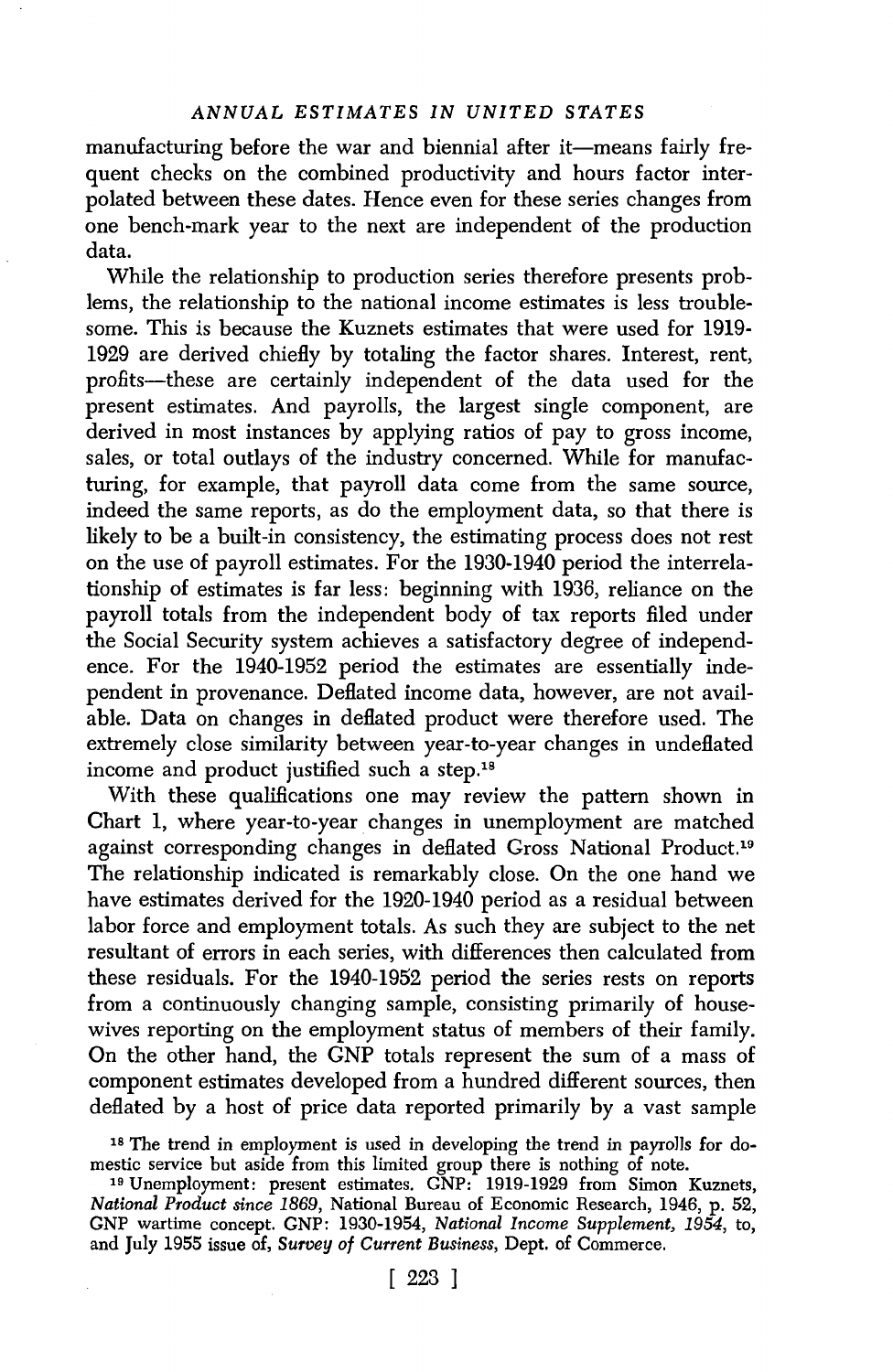## CHART <sup>1</sup>







of retailers. Reporting errors of necessity exist in the production, the margin and the price data, while conceptual differences separate some of the data (particularly the price data) from those which are required for consistent estimating.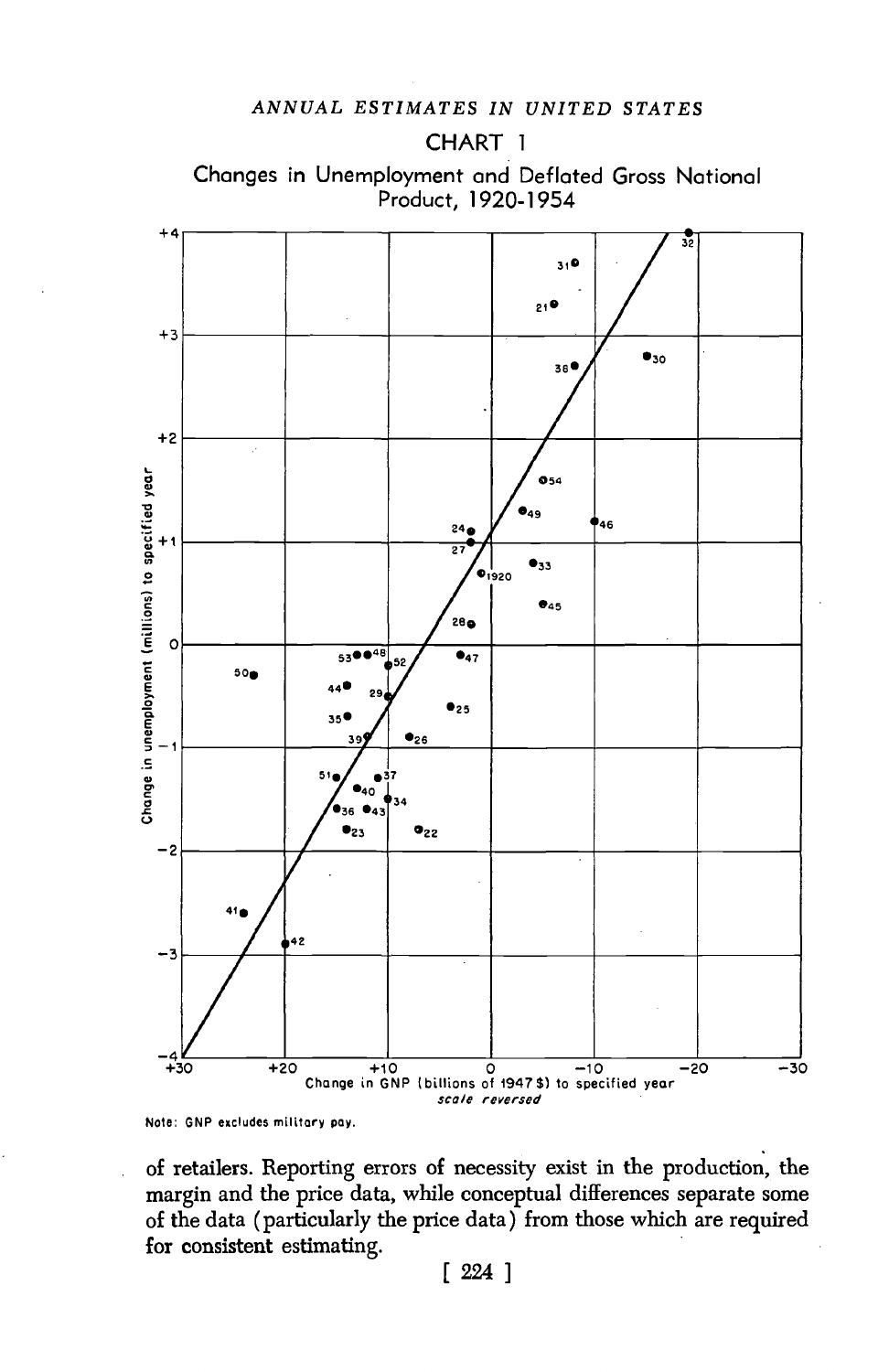The relationship is nevertheless extremely close. The fact that it is so reflects three factors.

1. Year-to-year changes in unemployment tend to be mirror images of changes in employment. To judge from the 1940-1952 data the stability in the labor force totals from year to year is very great.<sup>20</sup> Despite sharp changes in worker rates for females and particular age groups the fact that most adult males are in the labor force year in and year out gives a considerable stability to the labor force totals.

2. Year-to-year changes in the employment estimates, though derived from a broad variety of sources, are dominated by variations in manufacturing employment (cf. Chart 2). Of necessity annual changes in employment are sensibly linked to changes in payrolls, in sales, and —with some stability in the distributive margin estimate—in final product values.

3. The GNP estimates were adjusted to exclude changes in military pay—an item which pretty well accounts for most of the changes in gross government product during the war years. This was done because variations in military payrolls had little current impact on the domestic productive economy.21

The sharp exceptions to this relationship are in many respects as interesting as the relationship itself. Perhaps the most striking are 1941, 1945, 1946, and 1950, all four associated with sharp changes in the mixture of peace and war characterizing our times. In 1941 and 1950 we became actively involved in wars—with sharp rises in GNP. An unemployment decline of nearly 5 million in each of these years (rather than 2.6 and 0.3) would have been required for these years to fit the regression line shown on the chart—a change whose magnitude is probably out of the question in a free labor market.<sup>22</sup>

In 1945 and 1946, on the other hand, there were drastic declines in government purchases, in production, and in manufacturing employ. ment, with nothing like concomitant rises in unemployment. There were equally drastic changes in purchases during the war years, associated, however, with nothing like such a discrepancy. The explanation probably lies in our present measurement of unemployment. If we counted those receiving unemployment compensation (for total unemployment) as per se unemployed, then 1945 and 1946 would be

<sup>20</sup> Because the estimates before 1940 are interpolations they cast no direct light on this point.

<sup>21</sup> Data from National Income Supplement, 1954. Variations in government purchases, including those of food and clothing for the armed forces, are, of course, not excluded by this procedure.

<sup>22</sup> Moreover in 1950 negative unemployment would have been produced. This suggests that the function might include other variables—e.g. second differences in GNP.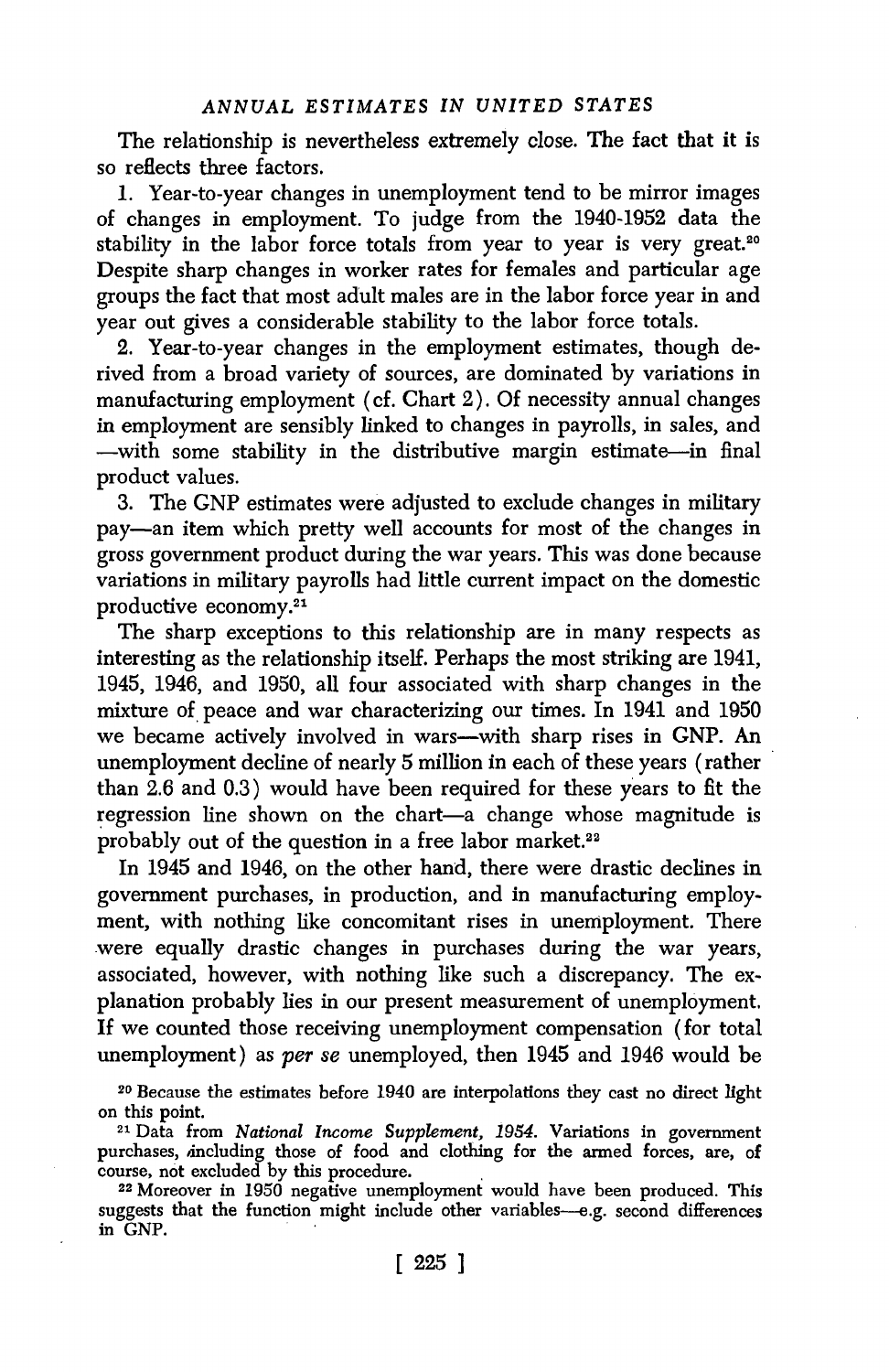# CHART 2





in line.<sup>23</sup> And in fact present procedures do define such receipt as unemployment but the information is not automatically sought—par-

<sup>28</sup> The desirability of doing so has, of course, nothing to do with the present discussion. The topic is discussed by the writer in The Review of Economics and Statistics, November 1954.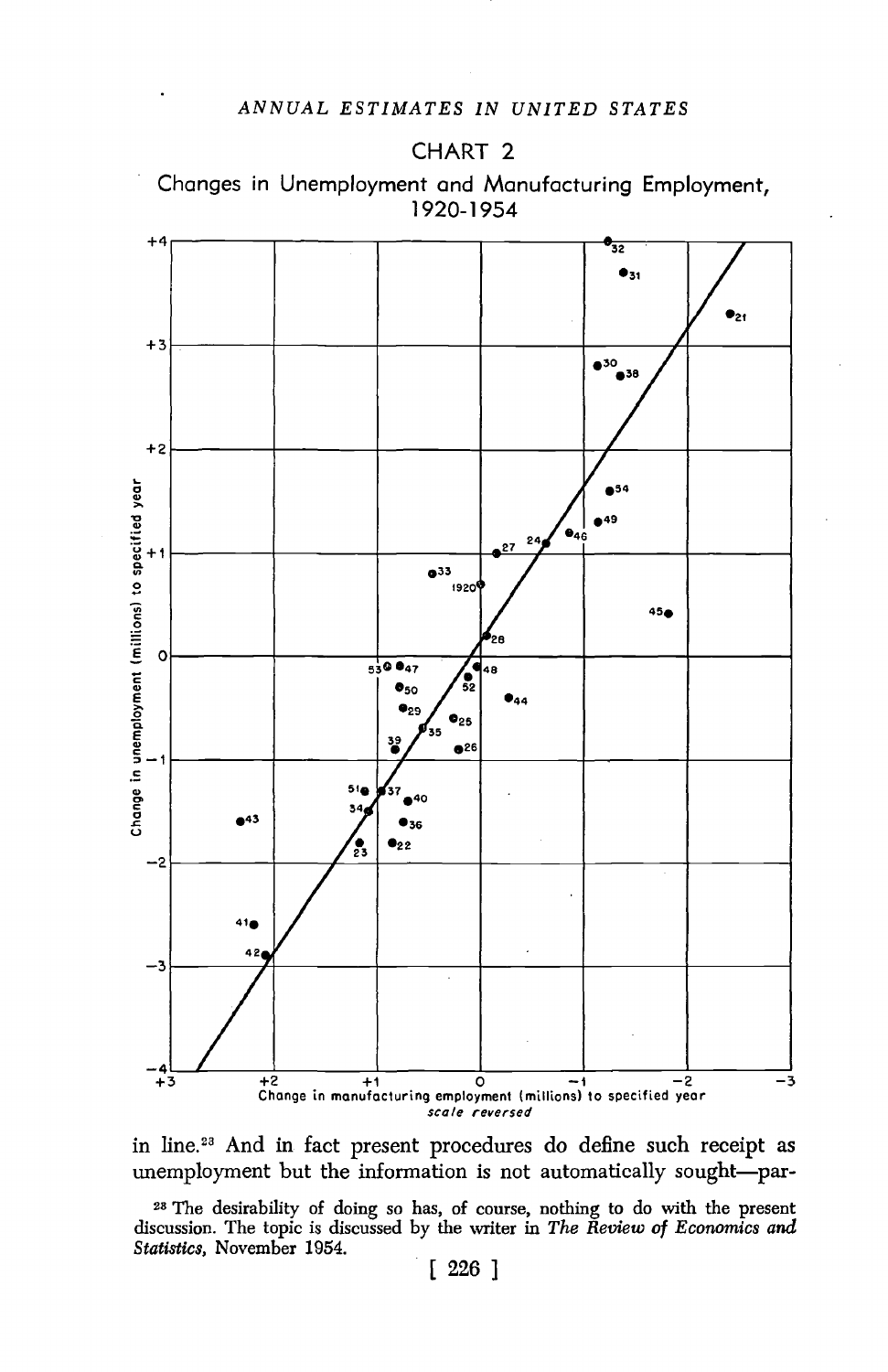ticularly when, as after the war, many persons indicated that they were not in the labor force even though they might have been drawing unemployment compensation. Regardless of all this, the fact is that for the first time in the record a very substantial drop in employment, in GNP, in manufacturing employment did not produce anything like a proportionate rise in unemployment. The disemployed simply left the labor force or were absorbed by the boom on construction, trade, and other lines starved for help during the war.

How, it may be asked, do the variations in unemployment correspond with variations in business conditions as measured not by a single aggregate measure such as GNP but by a broad summary of measures not merely of products but prices, financial transactions, etc., which lie behind the NBER reference cycles? Given the array of data provided by Burns and Mitchell, we are able to determine for each year during the period how many months of that year were characterized by an expansion of economic activity, and how many, by contraction. In the table below, the years are classified into two groups—namely, those in which the National Bureau chronology reports more months of cyclical expansion than decline, and vice versa.<sup>24</sup> Each of these is then divided between those in which the percentage of the labor force employed, as measured by the current series, rose or fell.

| YEARS IN WHICH<br><b>NBER REPORTED</b> | YEARS IN WHICH PERCENTAGE<br>OF LABOR FORCE EMPLOYED:        |                                                              |                                                      |                                      |  |
|----------------------------------------|--------------------------------------------------------------|--------------------------------------------------------------|------------------------------------------------------|--------------------------------------|--|
| MORE MONTHS OF:                        |                                                              | Rose                                                         |                                                      | Declined                             |  |
| Expansion than decline                 | 1901<br>1905<br>1906<br>1909<br>1912<br>1915<br>1916<br>1918 | 1922<br>1925<br>1926<br>1934<br>1935<br>1936<br>1939<br>1940 | 1902<br>1908<br>1919<br>1924<br>1928<br>1933<br>1938 |                                      |  |
| Decline than expansion                 | 1903<br>1913<br>1923<br>1929<br>1937                         |                                                              | 1904<br>1907<br>1910<br>1911<br>1914<br>1920         | 1921<br>1927<br>1930<br>1931<br>1932 |  |

Eleven years of all those in the period do not fall into the main diagonal. Of these the unemployment change for three (1902, 1903, and 1928) is so small as to be well within the margin of error.

<sup>24</sup> Arthur F. Burns and Wesley C. Mitchell, Measuring Business Cycles, National Bureau of Economic Research, 1946, Appendix A.

### [227}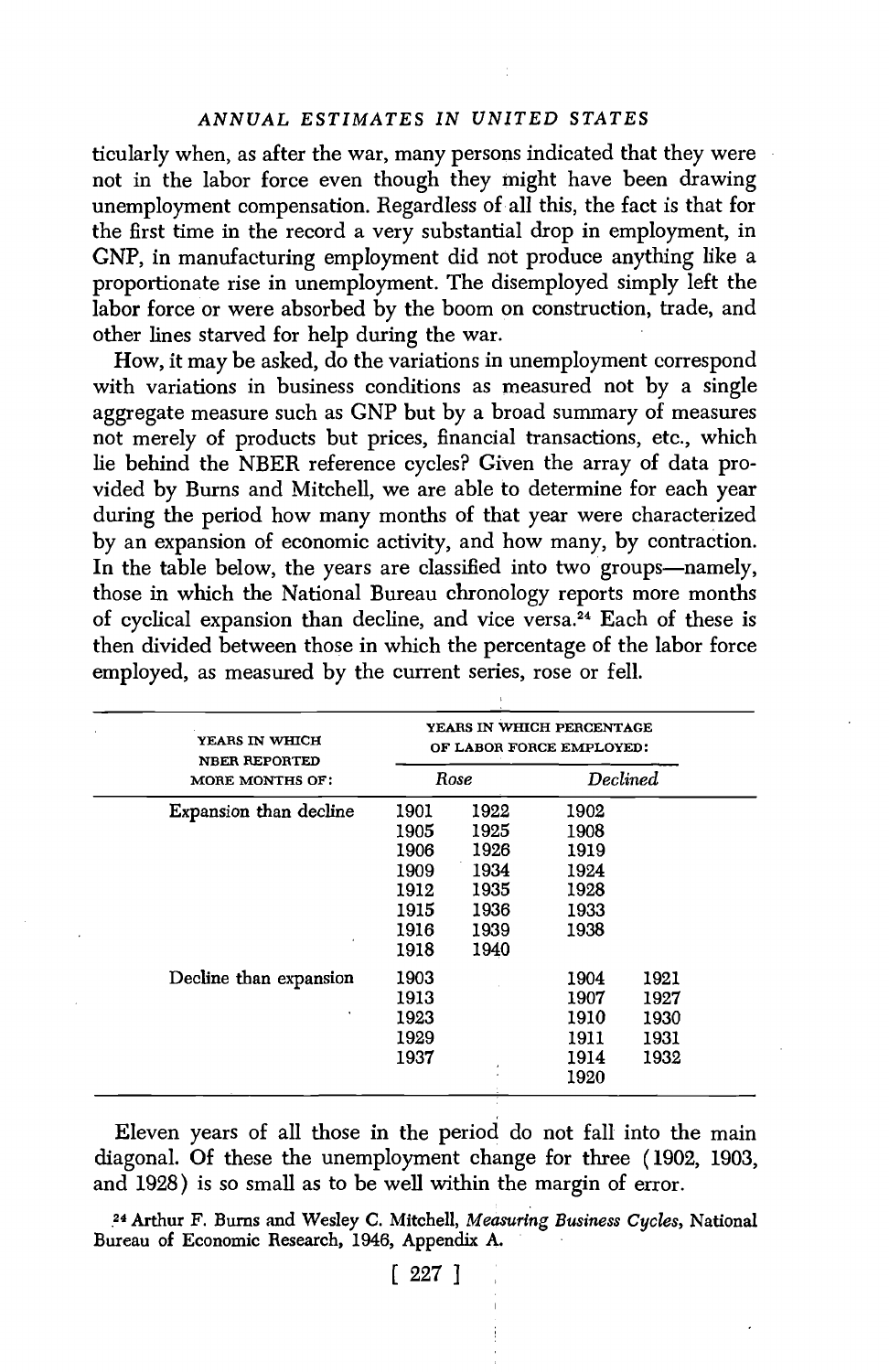| YEARS WITH EIGHT<br>MONTHS (OR MORE): |      | YEARS IN WHICH PERCENTAGE<br>OF LABOR FORCE EMPLOYED: |          |  |  |  |
|---------------------------------------|------|-------------------------------------------------------|----------|--|--|--|
|                                       |      | Rose                                                  | Declined |  |  |  |
| Expansion                             | 1901 | 1925                                                  | 1919     |  |  |  |
|                                       | 1905 | 1926                                                  | 1928     |  |  |  |
|                                       | 1906 | 1934                                                  | 1933     |  |  |  |
|                                       | 1909 | 1935                                                  |          |  |  |  |
|                                       | 1912 | 1936                                                  |          |  |  |  |
|                                       | 1915 | 1939                                                  |          |  |  |  |
|                                       | 1916 | 1940                                                  |          |  |  |  |
|                                       | 1922 |                                                       |          |  |  |  |

Decline 1903 1910 1927

1913 1911 1930

1921

1914 1931 1920 1932

Concentrating on years with eight months or more in expansion, or contraction, gives us the following array:

For 1919, the unemployment measure reflects the net impact of generally rising employment offset by a substantial rise in the civilian labor force attendant upon the return of the A.E.F. from France. Even a minor change in the 1903 figures—less than the likely margin of error—could change the direction of unemployment for those years. For the two other years, in which the mass of cycle indicators point to an economic change in one direction while the unemployment series move in the opposite direction, no single explanation is possible. It will, however, be recognized that relatively long series tend to conform less well to the cyclical indexes than short series, and for the pre-World War I years, the dating may not be finally established.<sup>25</sup>

## 3. Unemployment Estimates as a Measure of the Level of Unemployed Manpower

While one may concentrate chiefly on changes in unemployment for analysis, the administrator (and citizen) generally has an equal or greater interest in the level of unemployment. What does the record indicate as to the level of unemployment over the past? The number of years in the 1900-1954 period in which the percentage of the labor force unemployed was under 2 per cent, 2-2.9 per cent, etc., is as follows:

<sup>25</sup> Wesley Mitchell, What Happens During Business Cycles, National Bureau of Economic Research, 1951, p. 281. There must be few bits of testimony to inherent nobility of scholarship that equal Mitchell's labeling of the reference dates, after more than a quarter century of work, as "tentative."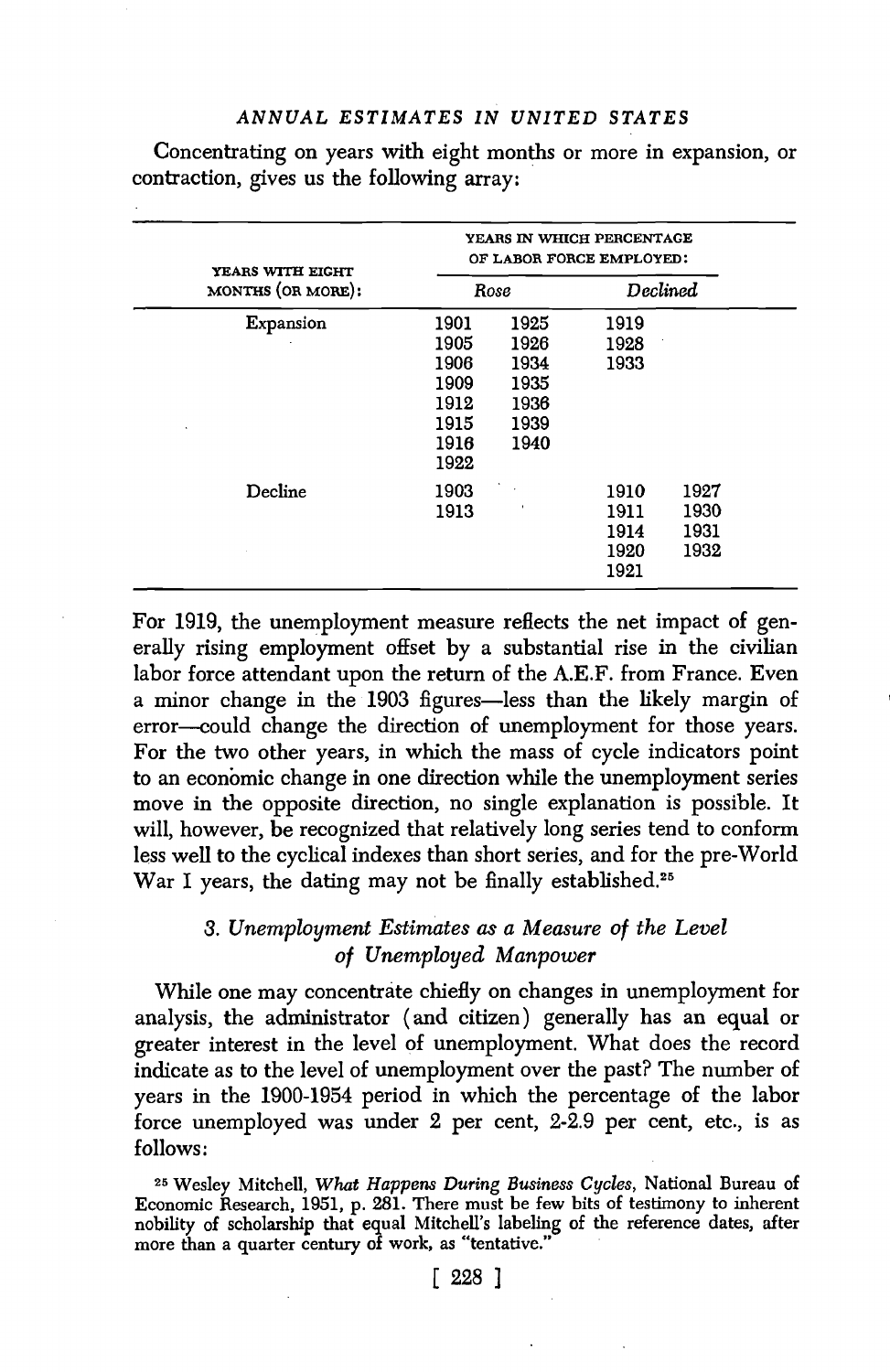| Per Cent    | Number of Years    |
|-------------|--------------------|
| Under 2     | 7                  |
| $2 - 2.9$   | 6                  |
| $3 - 3.9$   | 7                  |
| $4 - 4.9$   | 9                  |
| $5 - 5.9$   | 8                  |
| $6-7.9$     | $\sim$ $\sim$<br>2 |
| 8-9.9       | 5                  |
| 10-11.9     |                    |
| 12-13.9     | 0                  |
| 14-15.9     | 3                  |
| 16 and over |                    |

The median year falls in the 4-4.9 per cent unemployment group, as does the mode.

These estimates for the years prior to 1940 are intended to measure the number of persons who are totally unemployed, having no work at all. For the 1930's this concept, however, does include one large group of persons who had both work and income from work—those on emergency work. In the United States we are concerned with measuring lack of regular work and do not minimize the total by excluding persons with made work or emergency jobs. This contrasts sharply, for example, with the German practice during the 1930's when persons in the labor force camps were classed as employed, and Soviet practice which includes employment in labor camps, if it includes it at all, as employment.

While total unemployment constitutes a useful measure of the extent to which our manpower is not fully utilized, it is not a complete measure and should not be used as such. Perhaps the most important element that is excluded is partial unemployment—the involuntary idleness during split weeks or short work days. Various pre-depression surveys showed from 10 to 15 per cent of urban wage earners working part time—most of them presumably desirous of full time work.26 With the onset of the depression of the 1930's, however, the percentage increased abruptly. The immediate increase appeared to be greater than

<sup>26</sup> In 1915 an estimated 15 per cent of urban wage earners were underemployed (see Paul Brissenden, "Underemployment," Business Cycles and Unemployment, as cited, p. 68). In 1919 a survey of manufacturing industries reported 11 per cent of full time lost in idle hours (see Bradford, op.cit., p. 28). In April 1930 the Census reported about 10 per cent of gainful workers on part time (Census of Unemployment, 1930, Vol. II, pp. 10, 357), King's data for 1921 gives a figure of about 8 per cent for factory workers in 1921 (Business Cycles and Unemployment, as cited, p. 95).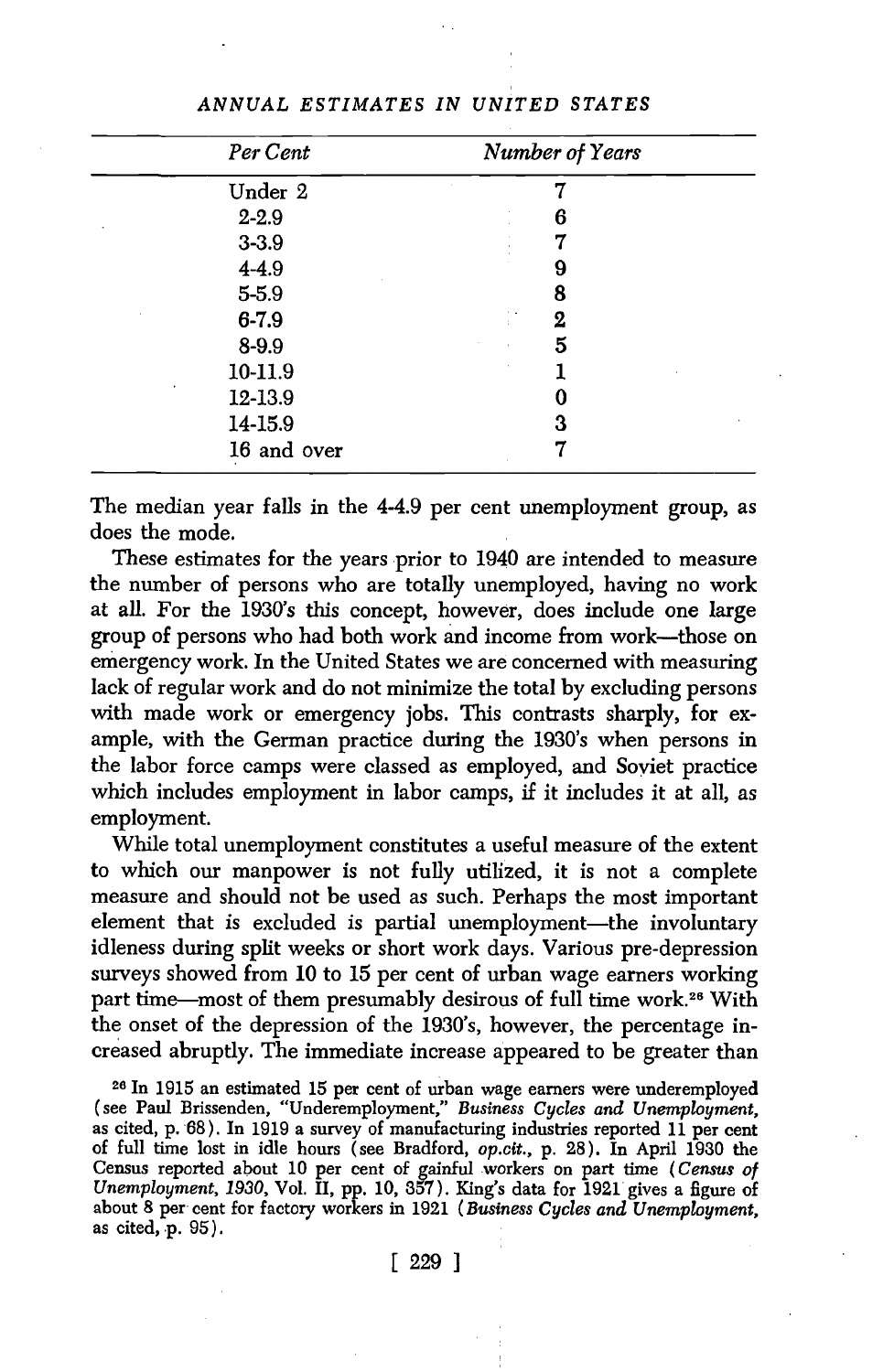that in 1921. As one example, unemployment in Detroit about doubled from the census in the spring of 1930 to the January 1931 special unemployment census but part time employment increased more than 400 per cent.27 By March 1932, according to a comprehensive survey of more than 6,000 companies with over 3 million employees, sponsored by the President's Organization on Unemployment Relief, 63 per cent of all employed manufacturing workers were on part time work.28 No matter how this enormous percentage must be qualified, it is clear that it indicated a substantial quantity of underemployment among those with jobs. As the depression began to lift, the proportion on parttime declined. In November 1937 the proportion in manufacturing on part-time employment was about 20 per cent—or substantially down from the 63 per cent in early 1932.<sup>29</sup> By the postwar period the proportion was further reduced. The proportion of all persons in the labor force working part time in early 1948 was about  $\overline{8}$  per cent—and only rose to 12 per cent near the peak of the 1949 recession.3°

In summary, therefore, partial unemployment may have run to something like 10 per cent for most years, while during the depth of the depression something like half of all factory workers with jobs were on part-time work.

Employment is only one dimension of the economic welfare problem. A second is the number of hours worked, or partial employment. Other dimensions of this problem are the amount of income received and the skills utilized. The general problem of underemployment, however, is still more complex and has received separate discussion in this volume. It will therefore be sufficient here to emphasize that estimates of total unemployment do not include any direct allowance for this factor. The tremendous drop in the number of farmers and retail store keepers from 1940 to 1943 is one indication of the possible

27 Census of Unemployment, 1930, Vol. II, pp. 139, 358, 482, 600.

<sup>28</sup> William J. Barrett, "Extent and Methods of Spreading Work," Monthly Labor Review, September 1932, p. 490. These companies reported a decline in employment from 1929 to March 1932 of 26.6 per cent. The decline for all manufacturing companies was about 32 per cent.

<sup>29</sup> The number partly unemployed as of November 1937 is estimated in the Census of Partial Employment, Unemployment, and Occupations, Vol. IV, Final Report on Total and Partial Unemployment, 1937, p. 20. Data from p. 125 of the same volume give a distribution by industry for the partly employed registrants. It was assumed that the 34 per cent proportion of manufacturing employees in this registrant group (combining manufacturing industry components shown) could be applied to the p. 20 survey total. The resultant figure was then related to the current (i.e. 1954) BLS estimate for 1937 manufacturing employment, after the latter had been adjusted to November levels by earlier BLS monthly indices.

These data refer to all part-time work—only part of which, of course, was involuntary part-time. work. Data from special census surveys for March 1948 and May and August 1949 suggest that the increase represented involuntary part-time work.

<sup>[230]</sup>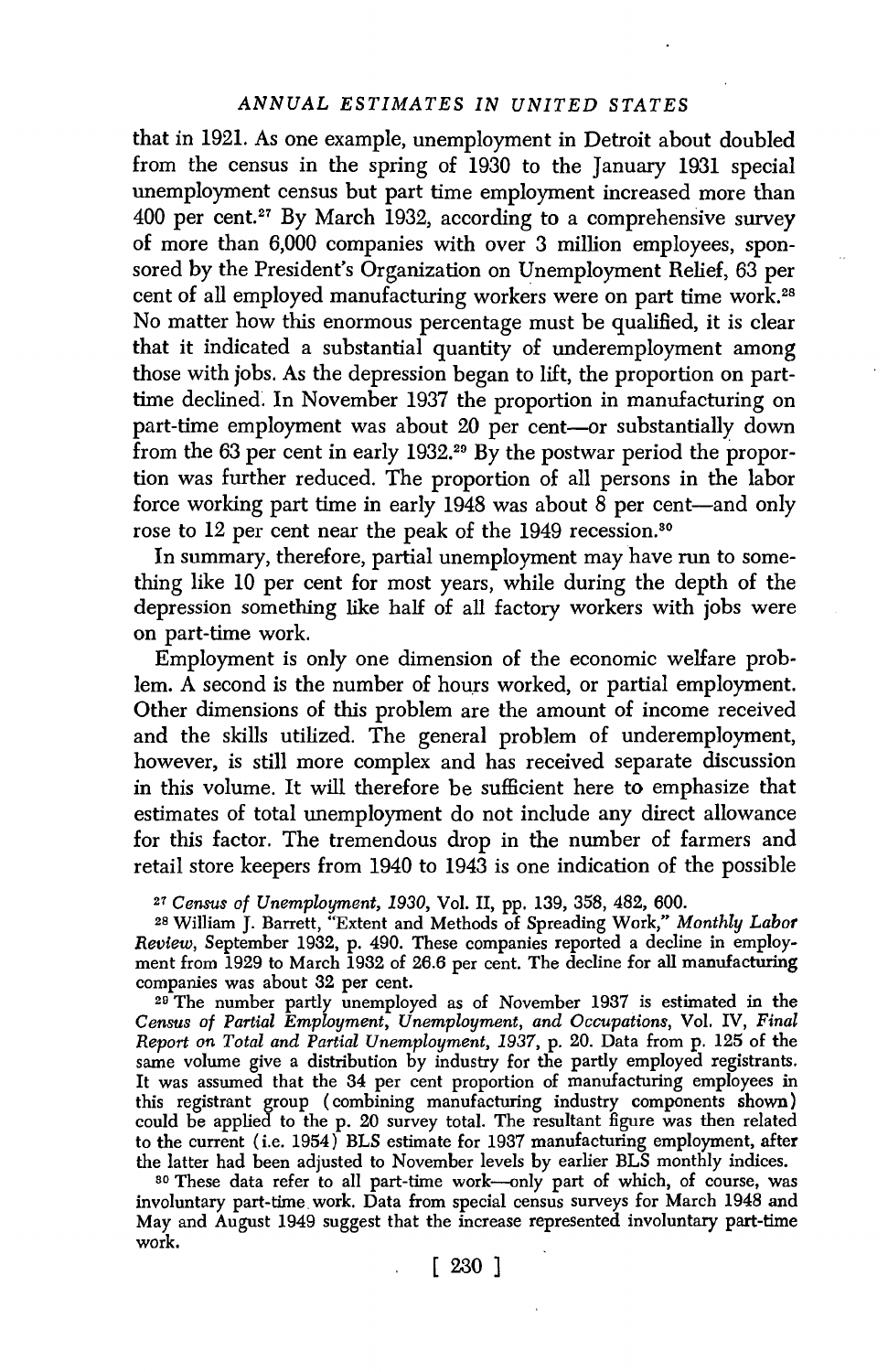magnitude of such underemployment—even after allowing for the postwar return to higher levels in trade.

With this basic qualification in mind it may be appropriate to indicate how closely we came to achieving full employment over the past half century. Defining full employment is something like defining small business, low income, monopoly profit, or the just price. Definitions tend to be either imprecise or void of empirical reference. But if we think of the policy uses of the data we can define full employment in the light of what we have achieved in the past. Let us arbitrarily define "workable full employment"—to adapt an admirable phrase of J. M. Clark's—as the level achieved at least one year in four during the past half century. If we do so the percentage of the civilian labor force totally unemployed at full employment would be less than 3 per cent. (The percentage would have to be raised if our reference period were shorter, for it was achieved twice as frequently in the 1900-1925 period as in the 1926-1952.)<sup>31</sup> It has been asserted, however, that "full employment at high wages in a private enterprise economy is undesirable and self-destroying."32 We may therefore wish to set a figure based on the assumption that full employment is less common. If we set the goal at that which prevailed in 10 per cent of the years, the ratio would run to 2 per cent or less. But one may take a less pessimistic approach. High level employment has characterized the performance of the American economy in the past half century. While even a level of 5 per cent unemployed would hardly be considered to present a major economic policy problem, such a level has been achieved in more than half this period. History does not indicate that our economy requires a substantial or continued high level of unemployment to operate effectively and without marked price rises.

### 4. Methods by Which the Present Series Was Estimated

The unemployment series for 1900-1930 was estimated by making direct bench-mark estimates of unemployment in 1900, 1910, and 1930, using the population census data on unemployment in those years, and interpolating intercensally by a provisional unemployment series. The provisional series was obtained by estimating civilian labor force and employment for the half century and deducting one series from the other.

#### BENCH-MARK ESTIMATES

1900. The estimate of unemployment in 1900 was based on data

81 If, further, one excludes the war years, 3 per cent or less was achieved only twice in the latter period as against 9 times in the earlier.

32 R. I. Nowell in Journal of Farm Economics, February 1947, p. 143.

## [231]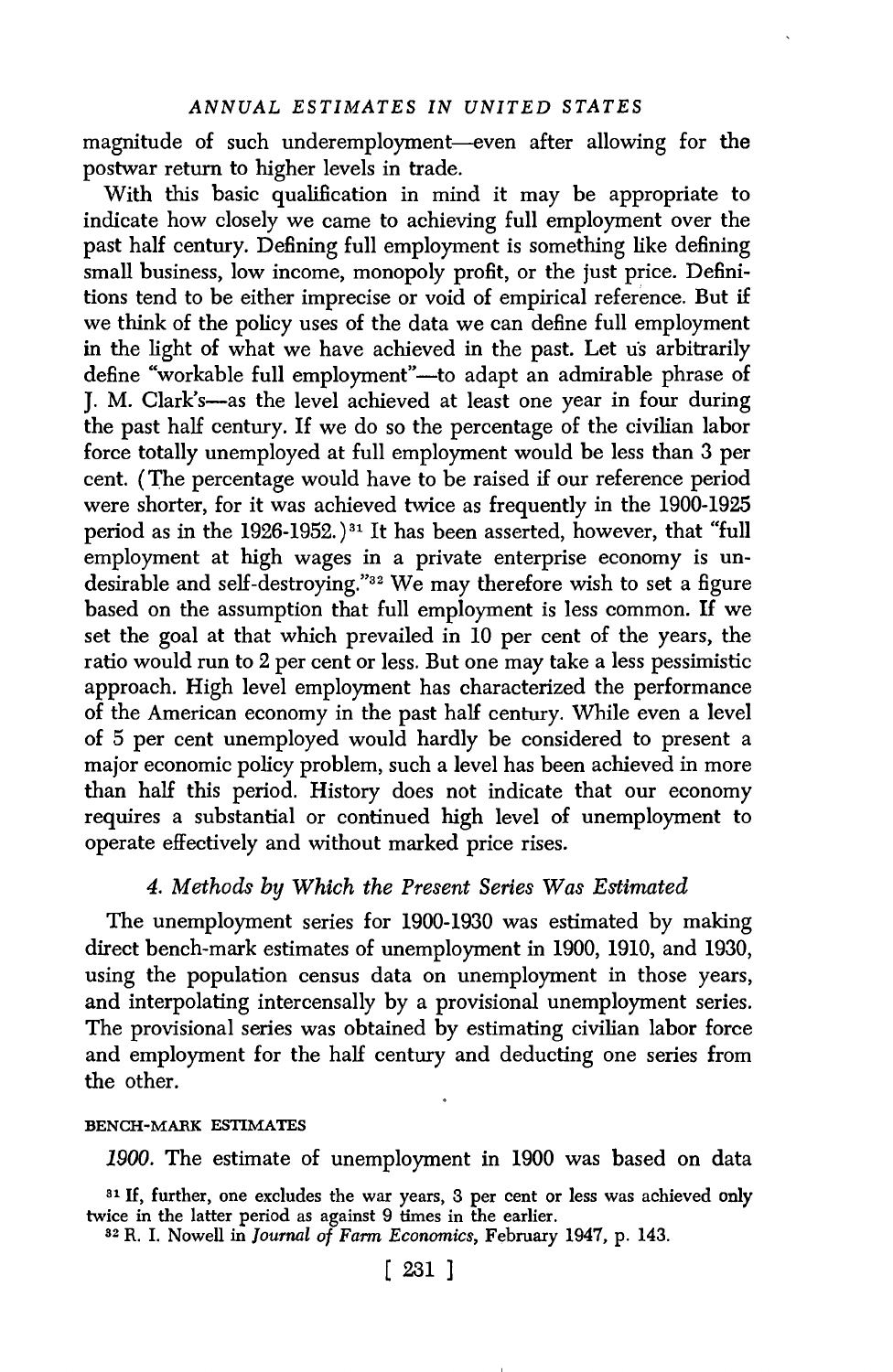collected in two enumerations. One was the 1900 Census of Population, which secured information on nonemployment during the year preceding the taking of the census. The second was an extensive survey made by the Commissioner of Labor of family income and expenditures that secured detailed information for about 25,000 families on cause and duration of unemployment during 1900-1901.

The starting point is the distribution of unemployment as shown in the 1900 Census of Population.83 From the total shown there, the number of teachers, self-employed in agriculture, and others in occupations characteristically dominated by self-employment were excluded to exclude periods of "unemployment" that were really periods not in the labor force.<sup>34</sup>

The distribution of male nonfarm employees by duration of unemployment derived in this fashion was adjusted to take account of the information provided by the 1901 Cost of Living Survey.35 That survey reported for male heads of urban families in the wage-earner group the level and duration of unemployment by cause of unemployment.36 Two adjustments were made on the basis of these data. First, an estimate was derived of the per cent of persons who should be excluded from each duration group because the causes of their idleness—e.g. no work wanted, drunkenness, old age, strike, vacation—would not currently be considered as justifying the classification of unemployment.<sup>87</sup> Secondly, it was assumed that the higher level of unemployment shown in the cost of living survey, based as it was on a detailed reckoning of the families' employment, income, and expenditure experience over the year, was likely to be more precise than the necessarily brief enumeration in a survey made only every ten years. The proportion unemployed shown in this survey was therefore first adjusted to allow for unemployment of nonfarm workers not covered by the survey—primarily those not heads of families<sup>38</sup> and then the differences between that propor-

33 Occupations, Tables 1, 25.

34 Such occupations include dentists, lawyers, boarding-house keepers, saloon keepers, etc.

<sup>86</sup> Eighteenth Annual Report of the Commissioner of Labor, 1903.

<sup>36</sup> Ibid., pp. 290-291.

<sup>87</sup> The sickness and accident groups were also excluded on the assumption that most persons reporting sickness should be classed as not in the labor force. On the other hand, those for whom any of these causes was reported in combination with another cause were included. This was done because current procedures undoubtedly include some workers as unemployed who report these causes, particularly those who had been seeking work when they became temporarily ill.

88 The ratio of employment rates among nonfarm gainful workers who were and were not family heads was estimated on the basis of 1930 relationships. These indicated the rate for singles was one-third greater (Census of Population, 1930, Vol. II, P. 848 and Census of Unemployment, 1930, Vol. II, p. 338). Adjustment for the relatively small portion of all nonfarm employees who were not within the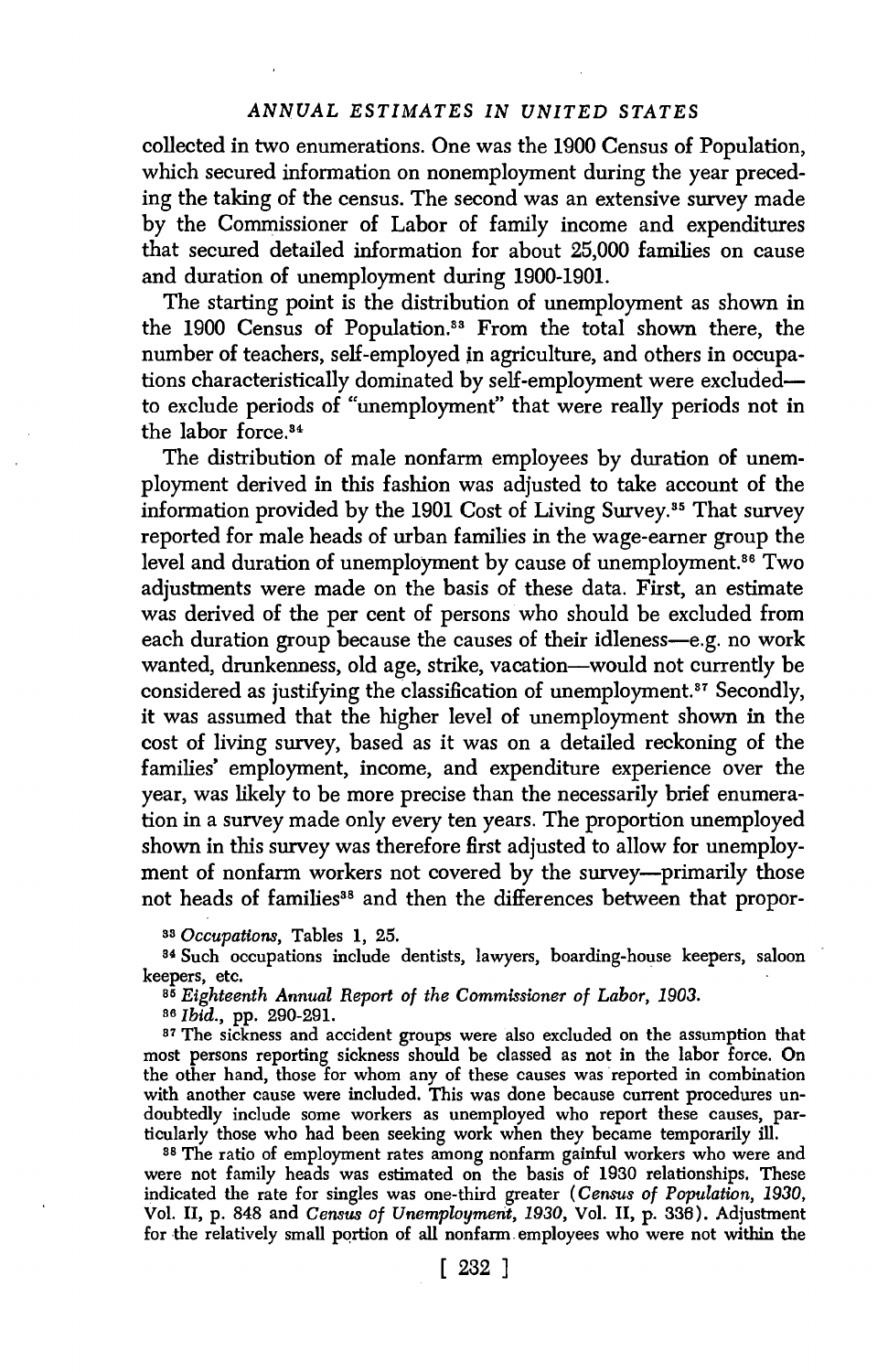tion and the rate indicated by the census was used to adjust the census total unemployment figure upward. The adjustment was distributed into the various duration groups in the same way as the reported duration data of the cost of living survey indicate, which in fact implies that three-quarters of census omissions were in the lowest duration group a reasonable implication since Census Bureau enumerators were likely to miss less of the hard core unemployment.

The average duration of unemployment in each duration group was computed from the very detailed interval data in the cost of living survey. Multiplying the number in each group by average duration and. dividing by fifty to get estimated full-time unemployment gives a' bench-mark figure for male nonfarm workers in 1900.

For female workers the census data were reduced to exclude data for teachers, agricultural pursuits, and other occupations, multiplied by average duration data (the same average within each duration group was used as above) and then converted to full time unemployment.

For male farm laborers the reported census total included unemployment of family workers. An estimate for wage earners alone was made as follows: In 1910, the unemployment percentage for male laborers not elsewhere specified building and hand trades was 84.8 compared to 11.5 for farm wage-earner laborers. The ratio of one to the other was applied to the laborer (domestic and personal service) rate of 44.3 in 1900 to give an estimate of 14.7 for male farm laborers (wage earners). (A similar procedure was used for females.) These were then distributed by duration as reported farm laborers.

1910. Although the census of 1910 secured data on unemployment of wage earners in the previous year, these data were not tabulated until 1948.

The 1910 data an unemployment are in the form of distributions for unemployed wage earners sixteen years and over by duration of unemployment.<sup>39</sup> By applying the distribution to the total for wage earners sixteen years and over, and deducting estimates made similarly for teachers and home farm laborers (wage earners) one secures a preliminary estimate for the number of unemployed wage earners by duration group. The resultant distribution was reduced to exclude unemployment which would not be counted by current definitions using the same proportions within each group as indicated in the 1901 Cost of Living 'Survey—multiplying by the same average duration figures, within each group, as used for 1900 and computing man-years

scope of the survey was not attempted; it would make little difference in the results.

<sup>89</sup> These data were reproduced by the Census Bureau in a set of lithoprinted sheets, in 1948.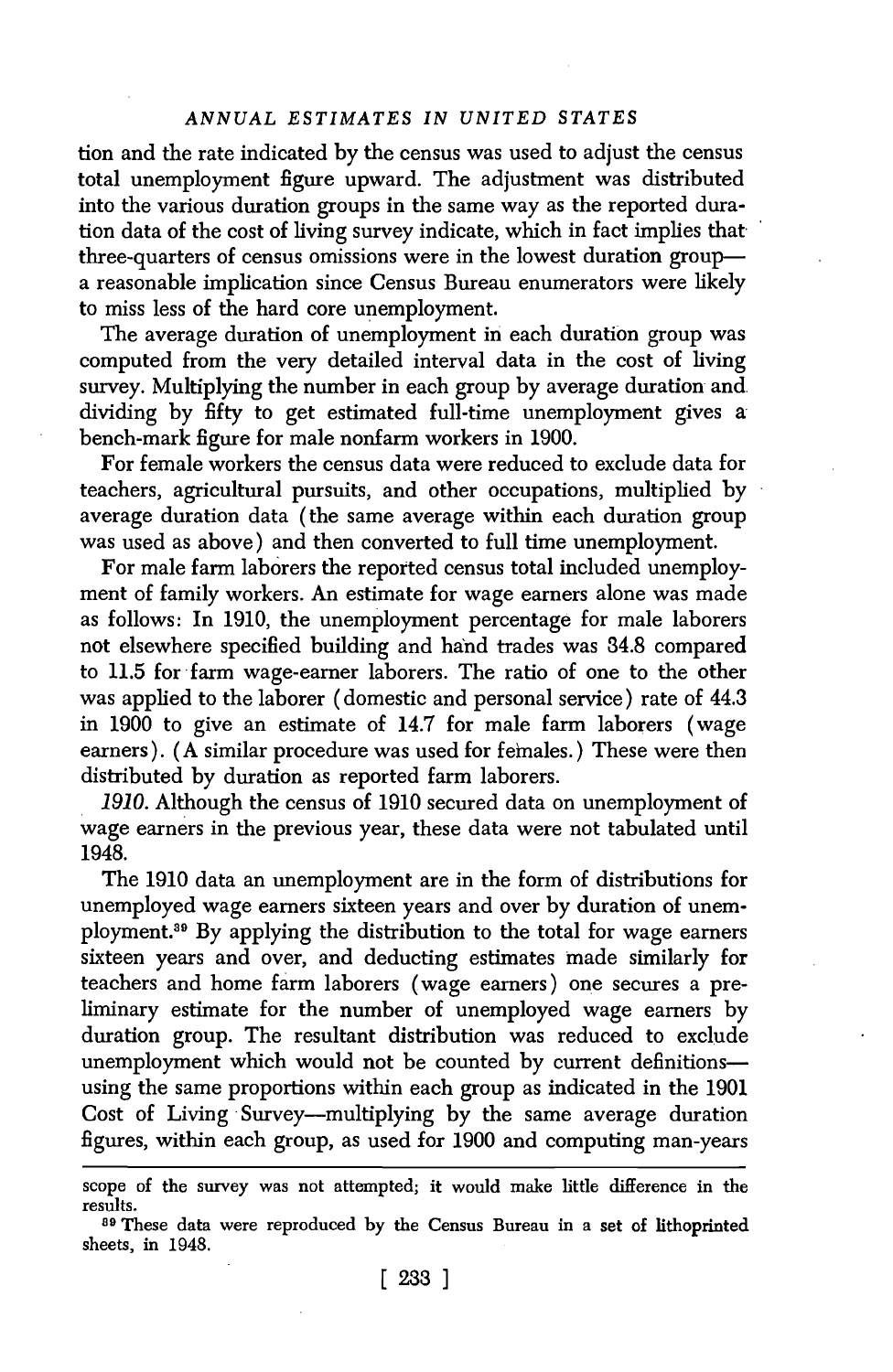of unemployment. The resultant total was adjusted upward for underenumeration.

This adjustment was derived as follows: A large scale survey on the employment and income of wage earners in selected industries in 1910 was conducted by the Immigration Commission. The survey provided data on duration of employment for 220,000 male wage earners (aged eighteen and over) in a broad range of industries.<sup>40</sup> Because the Commission was concerned with the foreign born the sample overrepresented foreign-born workers and those in certain industries. The separate distributions—e.g. males, native born of native father; white, employed in the agricultural implements industry; foreign born in bituminous coal mining, etc.—were therefore reweighted in accordance with the census gainful worker totals<sup>41</sup> to derive distributions for each industry of the male employees by employment duration. The resultant distributions, while covering all major mining and manufacturing industries (coal, cotton goods, furniture, meat packing, etc.) could not in themselves be taken as an adequate sample for a direct estimate of employment levels. They constitute, however, a very large sample with which to adjust the reported census unemployment data for the same industries. The ratio of adjusted to unadjusted totals for the sum of these industries was then used to adjust the grand total census figures estimated above.<sup>42</sup> There are two reasons for using the Immigration Commission survey to adjust the census reports. First, a detailed inquiry into family economic status was being made, with opportunity for a much more careful consideration of employment status during the previous year than would normally occur during the brief census interview. Second, the instructions in the Immigration Survey specifically required an explanation of lost time or low earnings, presumably leading to a more careful estimation of employment duration than the more general census interview where short duration figures would not be questioned.<sup>48</sup> The result of these differing pro-

4° Reports, Immigration Commission, Vol. 23, 1911, Table 27.

41 Census of Population, 1910, Vol. IV, Table VI.

42 One example may be given. The Immigration Commission data indicate an average duration of employment in iron and steel manufacturing of 9.2 months for native white males of native parentage, 8.5 for native whites of foreign parentage, 7.9 for foreign born, and 10.8 for Negro. Weighting these by the Census gainful worker distributions gives an estimate of 8.5 for. the industry—or 3.5 months unemployed. The census data for males in iron and steel indicate 9.1 weeks of unemployment for laborers and 8.4 for semi-skilled workers or, a weighted average of 9.0 weeks. Since these data relate to wage earners in mining and manufacturing in 1910, it is reasonably safe to equate periods of nonemployment with periods of unemployment, vacations being infrequent and periods of sickness being deducted in the earlier adjustment.

48 Reports, Immigration Commission, Vol. 2, 1911, p. 703.

[234]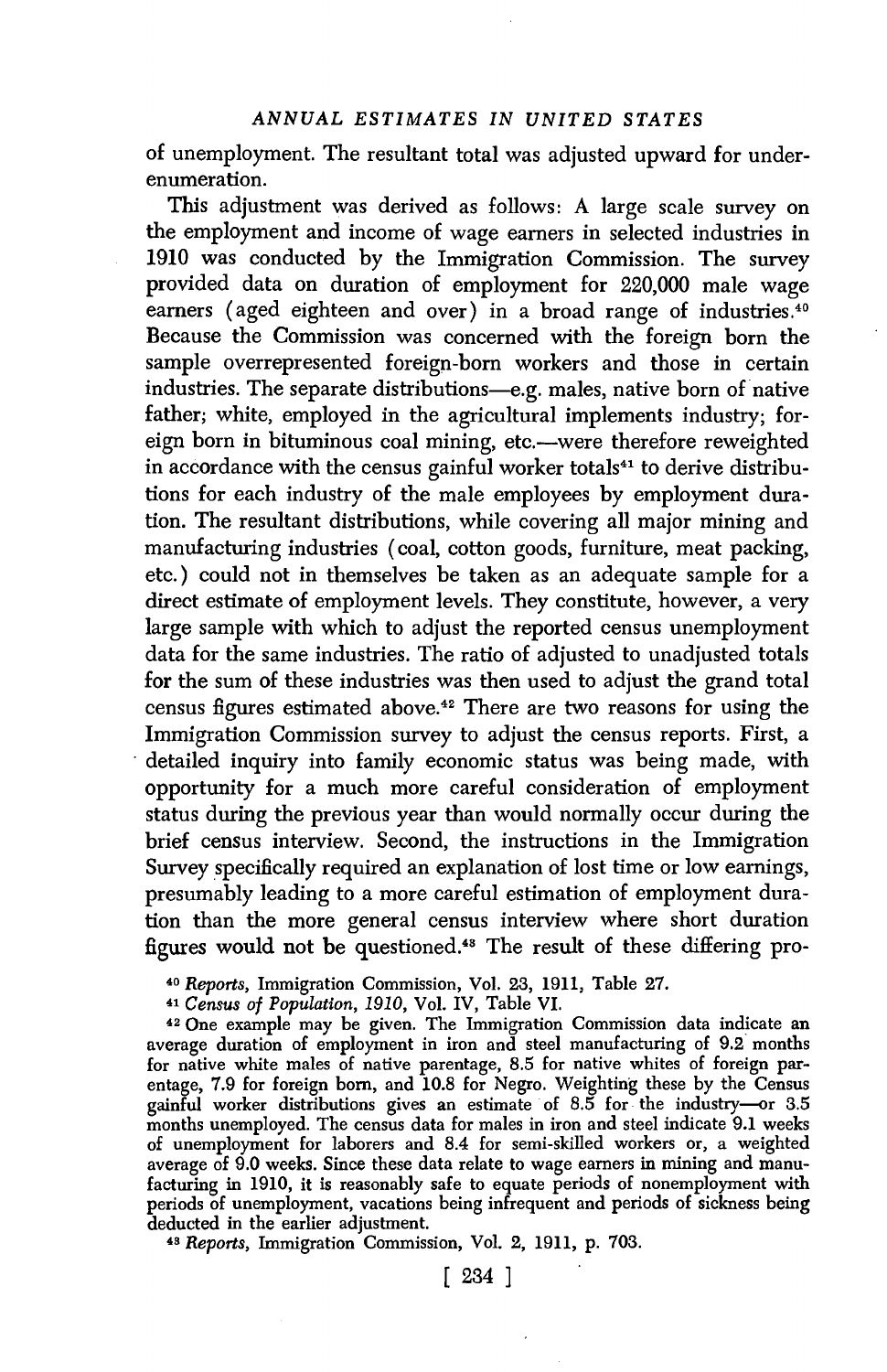cedures is apparent in the data. Thus the census report shows 82-86 per cent of male employees in cotton goods with no unemployment in the previous year, whereas the Immigration Commission data show  $63$  per cent.<sup>44</sup> For coal mining the census shows  $32$  per cent of the operatives with a full year's employment while the Immigration Commission shows 15 per cent—a figure much more consistent with data on mine activity.<sup>45</sup> To the adjusted census data for unemployment among wage earners was added an allowance for unemployment among those classified as self-employed on the census day but who had periods in the labor force year during which they were seeking work as employees. The sum of the two figures then gives the 1910 unemployment bench mark.46

1918. Because of the unreasonable results which derive from a residual estimate for the war years, it is necessary to posit directly a level of unemployment in the peak war year of 1918. This was done by analogy from our actual experience during World War II, allowing for the generally lower level of unemployment in the years before World War I. The ratio of unemployment to nonfarm employees in 1943-1945 was as follows:

| Year | Per Cent          |  |
|------|-------------------|--|
| 1943 | 2.1               |  |
| 1944 |                   |  |
| 1945 | $\frac{1.6}{2.2}$ |  |

Since there was a more tightly organized labor market and production system in World War II, the peak war year, 1944, was excluded, and the 1943 and 1945 percentages were averaged to derive the 1918 estimate. Previous estimates arbitrarily posit an unemployment level for 1920.<sup>47</sup> It was felt preferable, however, not to estimate directly a

<sup>44</sup> Census data are not available for the industry but are shown for laborers, beamers, bobbin boys, spinners, and other occupations in cotton goods.

Mineral Resources of the U.S., 1911, Geological Survey, Part 2, p. 45, 52. These data suggest the number of active days per year ran to about 200, roughly 29 days being lost in strikes in 1909.

46 This procedure implicitly assumes the same unemployment rate among the wage earners as the self-employed. Such an assumption is consistent with census practice in 1890 and 1910, and allows for the fact that not only are some selfemployed indistinguishable from wage earners—e.g. carpenters—but that some bona fide self-employed were wage earners for some period in the census year. For example, the unemployment rate for seamstresses and dressmakers was about the same in 1890 and 1910. If there were no unemployment among the self-employed in 1910, then the implicit rate of unemployment for wage earners was nearly double that for 1890—hardly a likely state of affairs.

For example, the NICB assumed that the percentage unemployed by industry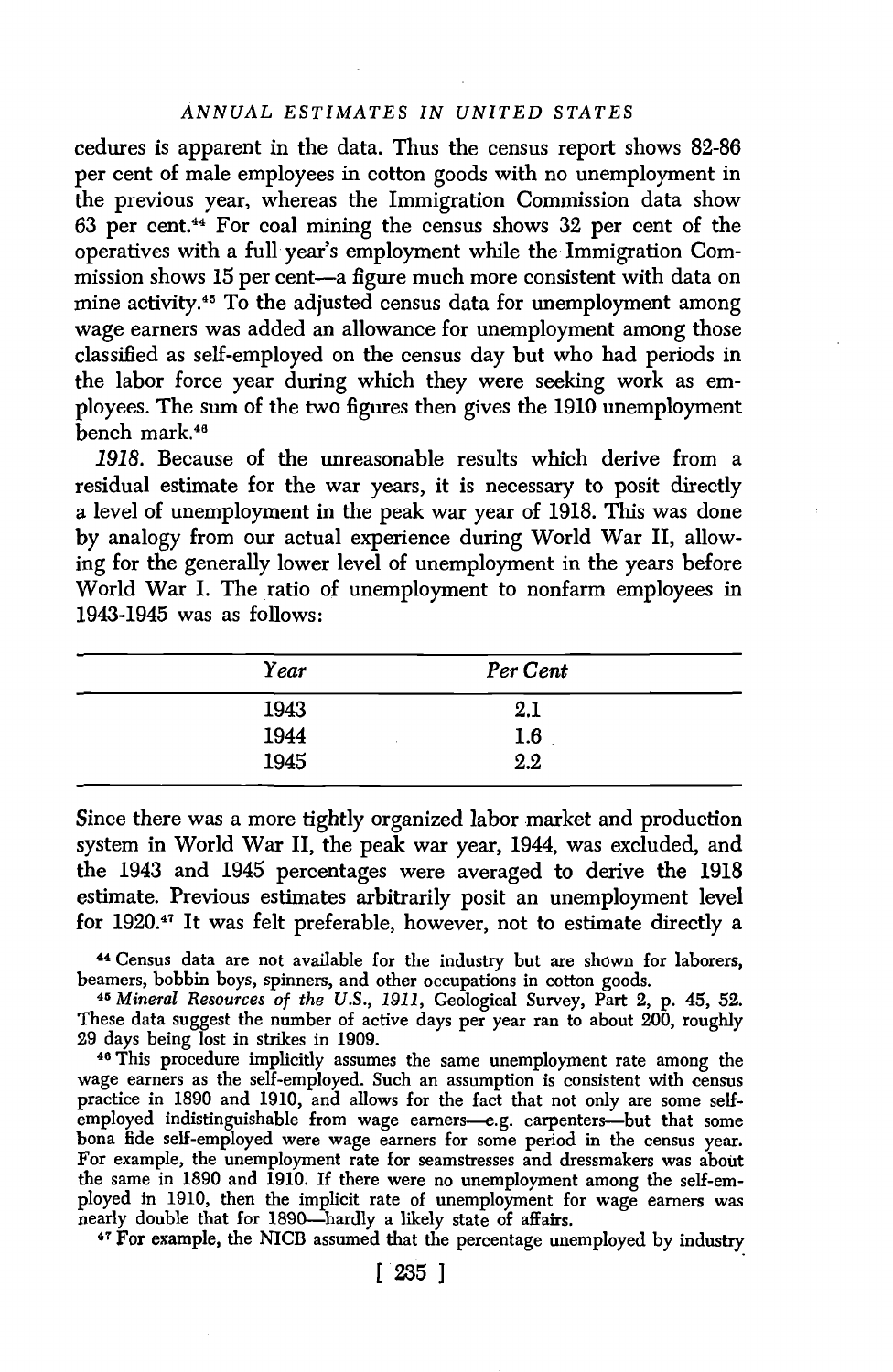level for a year of such mixed business activity as 1920 (with an unknown aftermath of the war affecting the level) but instead to estimate the level for 1918, a year of undoubtedly peak employment, using analogous data from World War II.<sup>48</sup>

Intercensal Estimates. Intercensal estimates were derived by interpolating between the unemployment figures for 1900, 1910, 1918, and 1929 by a preliminary unemployment series. That series was estimated by deducting employment from the labor force in each year. The derivation of the employment and labor force series was done in great detail and has been described

They may, however, be briefly summarized. Independent employment series were developed for the key components of every major industry group. These series in turn were developed from movement series adjusted to census and other bench-mark dates whenever available. For manufacturing employees quinquennial census bench marks were available, with interpolation for 1899-1909 by an index of employment in selected states accounting for half of all manufacturing employees as of 1904, with interpolation between 1909 and 1914, and between 1914 and 1919 by Shaw's constant dollar data on the output of finished goods (except nonmanufactured foods) and construction materials. For 1919-1929 the Fabricant series, which utilizes biennial census data and Bureau of Labor Statistics series for interpolation, was used with the 1920-1921 change checked against a special field canvass made by Willford King. The self-employed count for census years was taken from the census of manufactures, with adjustments in 1904 and 1909 for omissions and changes in census enumeration practices, and for 1921-1929 for the census exclusion of small firms. For intercensal years estimates were derived from curves fitted to census dates, except that 1920 was assumed at the 1919 level.

Construction employees prior to 1920 were estimated by a regression against construction materials production (adjusted for inventory fluctuations in certain years) based on the relationship between the two series in the 1920-1940 period. For 1920-1929 estimates of contract activity were derived from estimates of total construction activity, for

group in 1920 could be interpolated between the percentages for 1900 and 1930 implicit in Population Census data.

<sup>48</sup> Douglas assumed a 8.5 per cent figure for 6 years, including 1918, and a slightly higher figure for 3 other years (Douglas, op.cit., pp. 442-443), deriving his estimate by reducing somewhat the unemployment percentage for trade union members in Massachusetts manufacturing and transportation industries in April-June 1918.

A summary of the preliminary results was presented at the 1950 Annual Meeting of the American Statistical Association. The methods used for 1930-1940 estimates were described briefly by the writer in the Monthly Labor Review for July 1948. It is hoped that a fuller description will be published at a later date.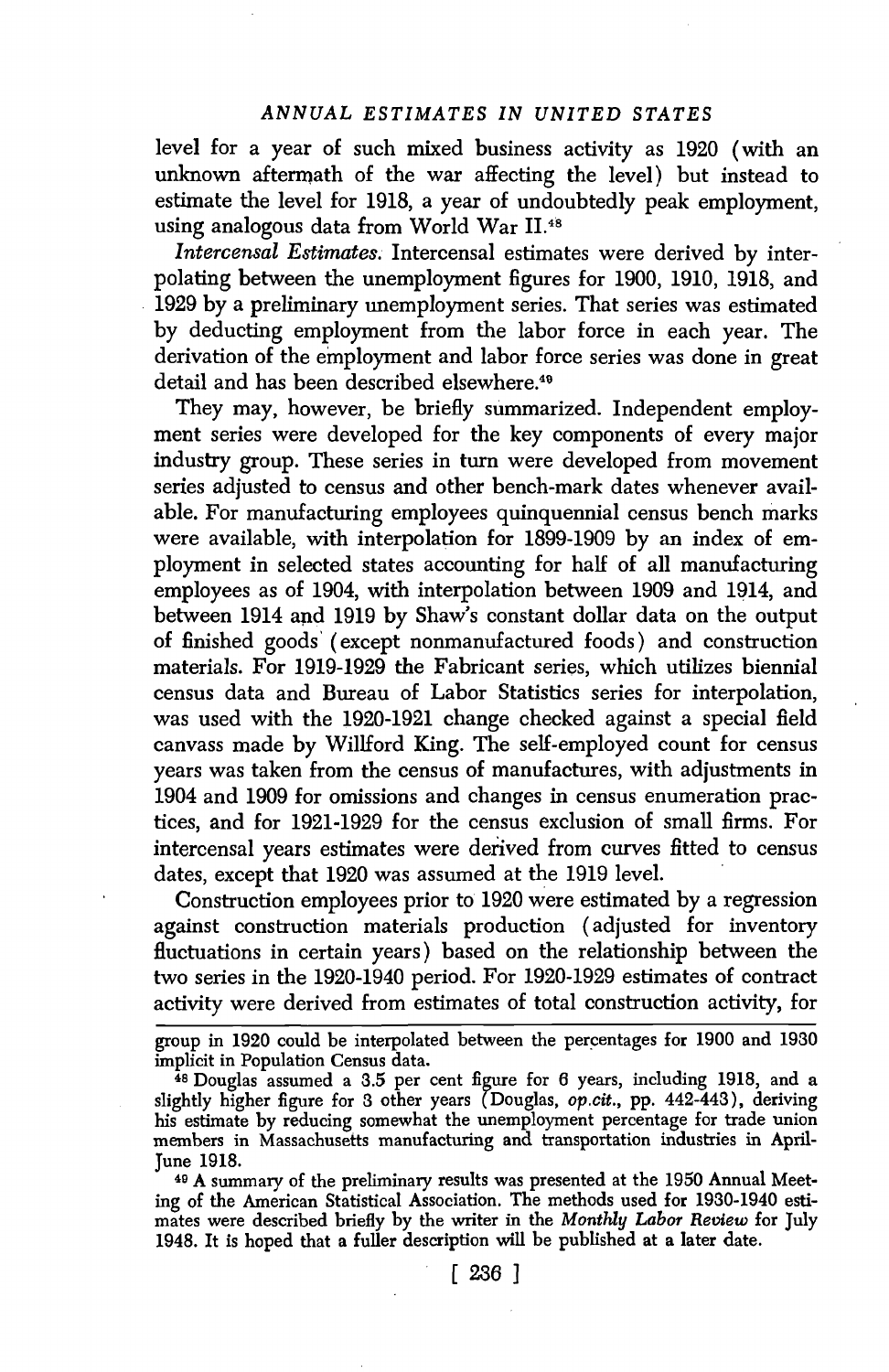major segments, and the contract series was then deflated by a specially developed series. This series was composed of two parts. One part consisted of materials prices (computed as the geometric mean of a fixed weighted series developed for this purpose and the regular variable weighted series). The other part consisted of average earnings (based on union data reweighted and adjusted to represent the movement of earnings of all employees. The two series were then combined, weighting them by a changing set of ratios of (1) payroll to (2) payroll plus materials costs, and the combined series was then divided by an index of average hours. Similar procedures were used to develop a labor requirements series for the 1929-1940 period which was used for interpolation between estimates for 1929, 1935, and 1939. Self-employed totals were extrapolated by this series.

For utilities a wide variety of data were used. Quinquennial census data for electric light and power, and for gas (biennial for gas during the 1920's) were interpolated from a growth curve to 1917, with data for a sample of private plants for later years. For manufactured gas, quinquennial and biennial census data were available, with interpolations by a regression against an output series. For telegraph employment Interstate Commerce Commission reports for 1926-1929, data supplied by Western Union for 1917-1926, and census of electrical industry data for earlier years were used. Separate estimates were made for other detailed utility and transport employment, using state data, tonnage of documented steam and motor vessels, etc.

For finance Comptroller of the Currency data for 1910, 1916, 1918, 1936, and 1940 make it possible to estimate employment per bank, which, when applied against the Comptroller's series for number of banks gives an extrapolating series for carrying back the BLS 1929 total.

A similar procedure was used for building and loan associations (employees per association times number of associations) and for brokers. Decennial counts of insurance employees and self-employed persons were interpolated by the number of life insurance policies, and decennial data for real estate brokers by the number of available nonfarm housing units.

For trade, decennial estimates of employees in each major line of business were derived by multiplying the number of dealers by the number of employees per dealer, with interpolation of the number of employees in each line by the relevant series for value of finished commodities destined for domestic consumption. For dealers separate estimates were similarly made, with saloon keepers and other groups separately estimated.

For service, separate estimates were made for physicians (salaried physicians estimated for census dates, interpolated by the ratio to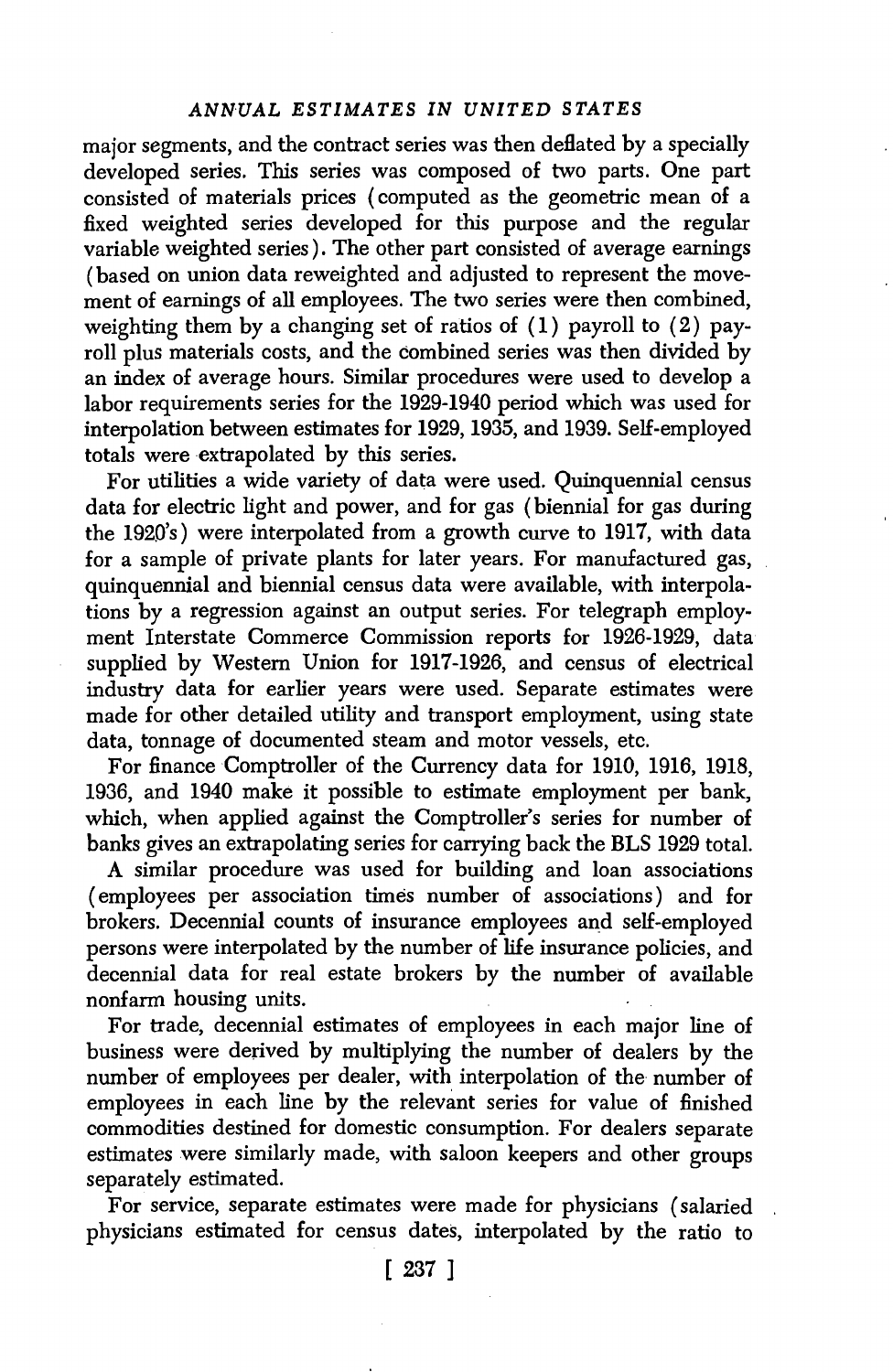hospital beds; self-employed physicians by the American Medical Association directory counts after the latter had been adjusted for various incomparabilities); dentists (interpolating decennial counts by adding graduations and deducting deaths in the profession); lawyers (decennial counts, interpolated by listings in Martindale's American Law Directory); nurses (adjusted census data for trained nurses interpolated by number of nursing graduates; adjusted census data for untrained nurses interpolated by the number of nonwhite births for 1920-1930 and total births for 1910-1920); hospitals (employment per hospital bed in 1900, 1910, 1923, and 1935 interpolated and applied to the number of hospital beds); hotels (decennial counts of proprietors interpolated linearly for 1900-1920, by number of hotels for 1920-1930; census counts of wage earners interpolated 1920-1930 by number of occupied hotel rooms, 1900-1920 by linear interpolation); amusement (employees per theatre, and employees per billiard parlor and bowling alley times estimated numbers of each; musicians by inventory of musical instruments); laundry, cleaning, etc. (quinquennial census counts interpolated by employment in trade using the close regression of one series against the other for seven years from 1900 to 1939); other service (half a dozen series, with decennial counts interpolated linearly in some components, by trade employment in others, subject to other adjustments); domestic service (detailed adjusted decennial census data directly interpolated, with the 1910 level carried to 1914, then reduced steadily to the 1920 level by 1918).

Government employment was estimated from Fabricant's series for federal employment (based on Civil Service Commission and other reports) and school employment, with other local employment interpolated between the selected dates shown by Fabricant by a regression of such employment against school employment.<sup>50</sup>

For agriculture, a variety of adjustments were made in decennial census totals. Family worker counts were interpolated 1900-1910, extrapolated 1910-1917 at the 1900-1910 annual rate of change, and interpolated for other years. For 1925 and subsequent years, data from the Department of Agriculture were used. For wage earners, decennial counts were interpolated by a moving average of a series for the size of aggregate farm enterprise, a measure of labor requirements.

The labor force totals were derived as follows: Unpublished estimates of population by age, sex, and color were adjusted to allow for the net immigration of workers. Worker rates for each group were derived from the decennial census data (as adjusted for the 1910 overcount)

<sup>50</sup> A final version of these estimates will utilize directly estimated series for each component of government employment. The differences are not such as to affect the unemployment estimates significantly except for 1919, which will be lowered.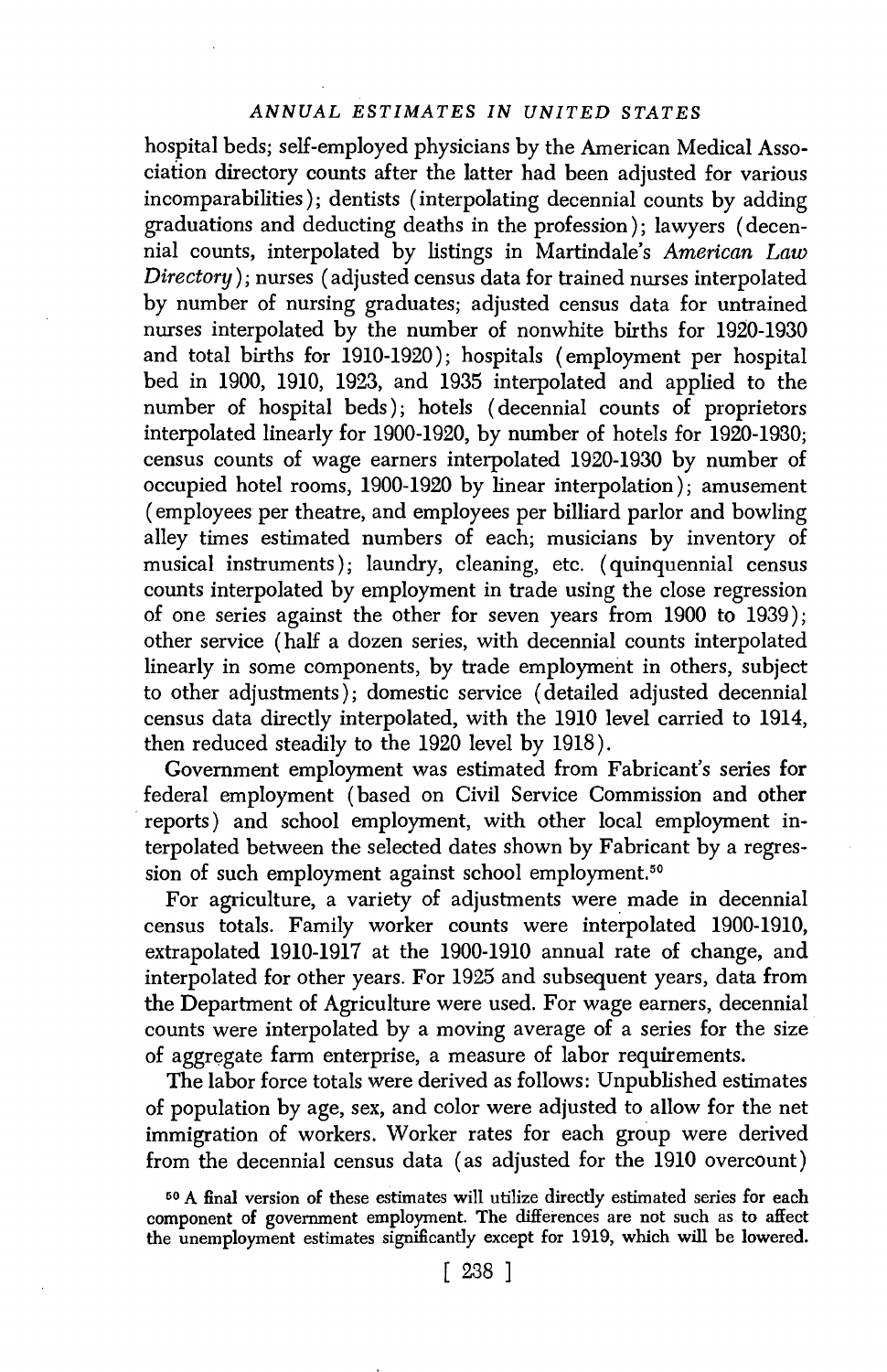and interpolated intercensally.<sup>51</sup> The population mulitplied by the rates gave the final civilian labor force figures. Similar interpolation procedures were used by the NICB, Douglas, Hart, and others except that the present estimates utilize revised census population data and make separate allowance not merely for age, sex, and color but also for nativity change in the population—the latter being particularly important in 1900-1910. A special estimate was made of the impact that additional participation by women in the labor force might have had on short-term changes in World War I, using a large-scale 1918 survey by the Women's Bureau. The result indicated no change in the unemployment total here estimated and a rise of only two-tenths of 1 per cent in the underlying labor force estimate for 1918.

The other likely period of irregular labor force change, the 1930's, is outside the scope of the present estimates. (However, it may be noted that the BLS figures were arrived at only after a special study of short-term changes for the 1930's had led to the conclusion that allowing for such changes would not affect "materially either the level or trend of employment for the years  $1929-39$ .")<sup>52</sup>

### COMMENT

MARTIN R. GAINSBRUCH, National Industrial Conference Board

I regard Stanley Lebergott's paper highly as a piece of painstaking and exhaustive research. Despite the limited resources at his command, his care is really exemplary not only in assembling relevant data but even more in point, in directing the reader's attention to the assumptions behind the inevitable imputations, interpolations, and projections.

The results of his research, however, raise anew some basic questions on the meaning and significance of long-term historical (or "prehistoric") statistics on unemployment. These long-term data are necessarily constructed from estimates of the labor force and levels of employment drawn from various census materials (largely decennial) for 1940 and prior census periods. The basic information is static in character as compared with the dynamic concepts of labor force

51Despite adjustments by Alba. Edwards and other experts there is little evidence to show that a gainful worker count secured different results because of January versus April or June enumeration. The subject is considered at length in a fuller report on the labor force estimates with the conclusion reached that cyclical variations—e.g. January 1920 representing a high level, postwar month—could more than have accounted for apparent incomparabilities in the labor force counts between 1900 and 1930.

Cf. the writer's "Labor Force, Employment and Unemployment, 1929-39: Estimating Methods," Monthly Labor Review, July 1948.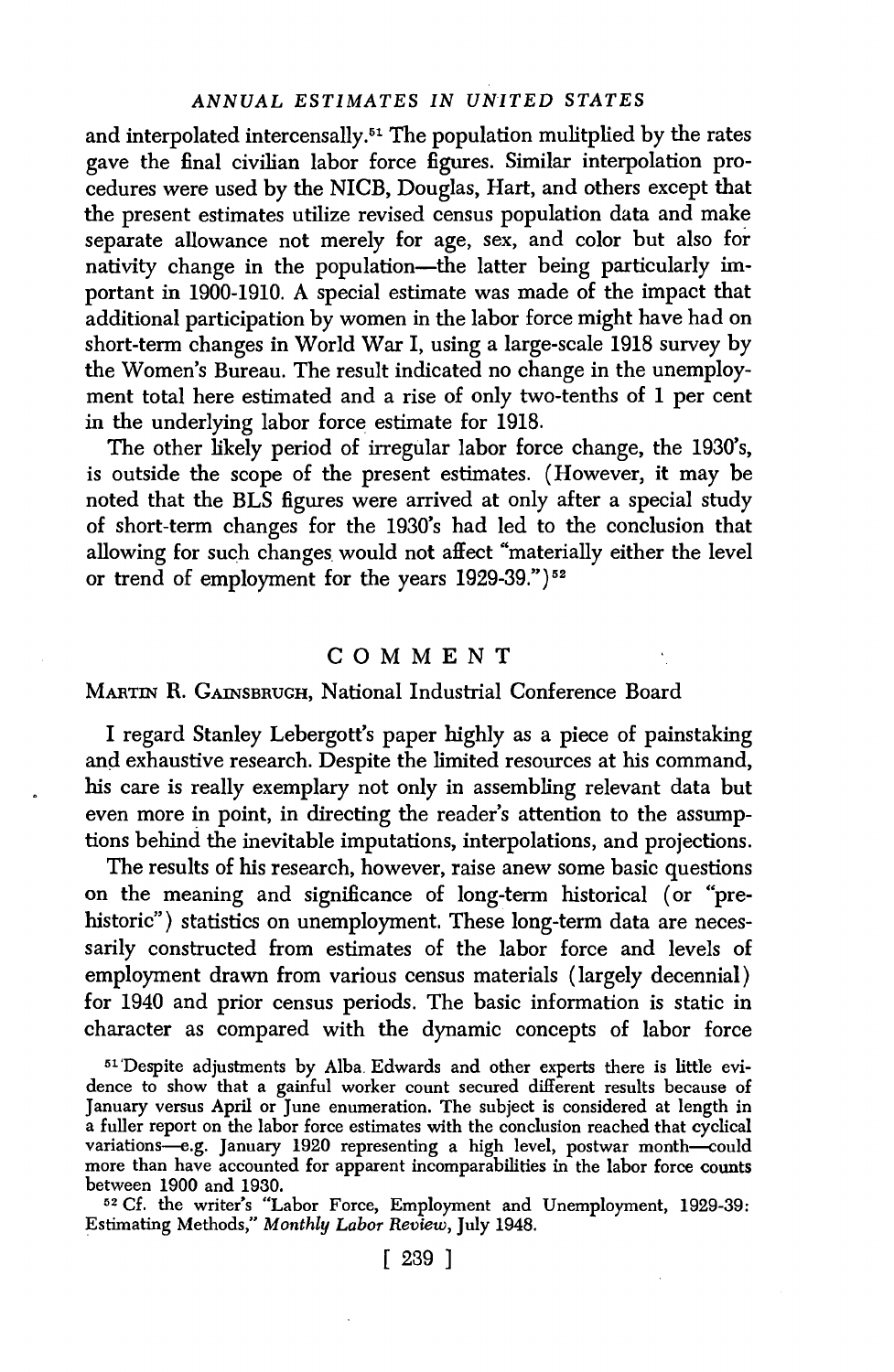incorporated in census or sample enumerations after the 1940 census. Most of my remarks pivot around this distinction in view of Lebergott's expressed intention to present estimates "consistent with the series currently reported by the Census Bureau in its Current Population Survey."

Since my subsequent comments may sound critical, I would not want them to imply the undertaking is not worth the effort. On the contrary, the fact that earlier and admittedly inadequate annual estimates by the Conference Board (and other "rash" researchers) are still employed, lacking better-based estimates, is itself justification. I find myself in welcome agreement with both Lebergott's "general preference for additional measurement series rather than improvements in existing series or data"<sup>1</sup> and the exception he rightly makes in this instance. Given the public interest in, and policy implications of, unemployment, it is important to wring from historical data whatever we can about its determinants, including fluctuations in the labor force and adjustments in employment to changing levels of productive activity. In this respect, Lebergott's research is probably definitive—expunging, among other things, the negative unemployment for earlier decades—and is therefore a real contribution. Nevertheless, I believe his results have limited analytical usefulness, primarily because the past data are inadequate for current purposes despite his diligence in rounding up source materials and imagination in putting them together.

Lebergott's figures on unemployment as presented in this paper are in general similar to the earlier estimates of the Conference Board, with respect both to level and cyclical change. This is personally gratifying but not surprising, since (for establishment of bench marks and for purposes of interpolation) the basic data that are common to both series of estimates considerably outweigh those that are unique in either. This initial gratification was replaced after reviewing Lebergott's procedures by this unhappy conclusion: his refinements and improvements are, unfortunately but necessarily, still superimposed on assumptions that "assume away" the answers to the following highly significant question about historical patterns of unemployment:

1. Unemployment statistics and collateral data on the labor force and employment<sup>2</sup> are widely used from the welfare point of view to measure the degree to which the economy succeeds or fails in providing jobs for those seeking work. This logically requires knowledge not only

Stanley Lebergott, "Measurement for Economic Models," Journal of the American Statistical Association, June 1954, p. 213.

<sup>2</sup> A full description of Lebergott's estimates of the labor force and employment was presented in an earlier paper. The unemployment estimates presented here are derived from them and obviously cannot be evaluated independently of them.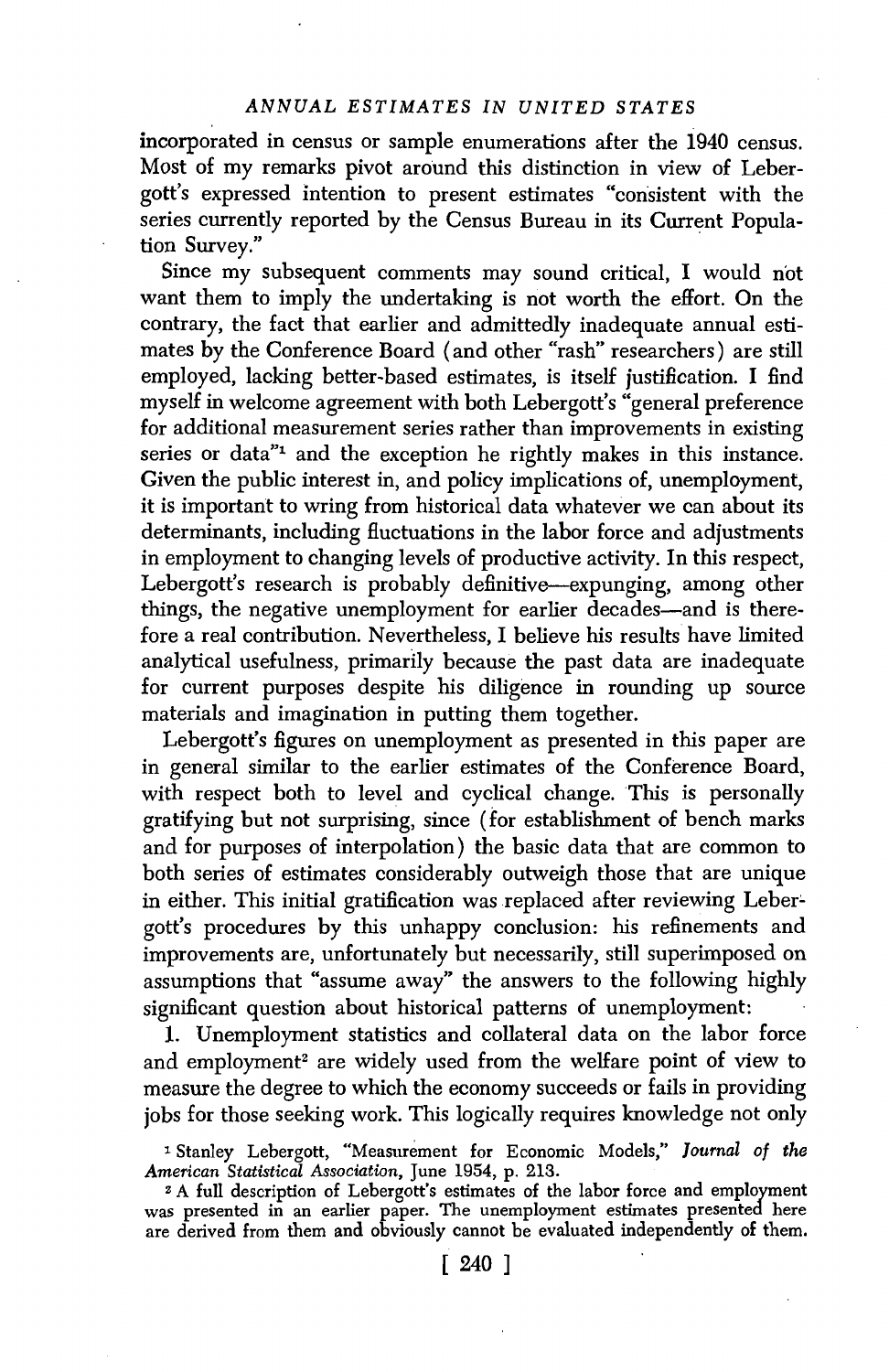of the size of the labor force but also of its dynamics, of how and why it changes. This new series is still static, resting primarily upon longterm demographic change. It is built up by interpolating average participation rates. It sheds little new light on short-run changes in and shifts within the labor force, in contrast to our current monthly reports on the labor force and unemployment.

2. This new series will also be used for purposes of business cycle analysis, to trace the impact of changing levels of economic activity upon levels of employment and unemployment. Actually, this historical employment series is projected in good part on the basis of physical activity and hence may reflect little more than the relative stability or volatility of activity among various industries. To what extent do variations in output affect labor requirements; how much of it is subsumed in hours, and how much in employment? Where independent series on physical activity and employment are available, answers to these questions are possible, but they are not provided, as yet, in this series.

3. A working definition of "full employment" for purposes of public policy is often attempted by reviewing relative levels of unemployment in the past. Lebergott directs himself to this point at some length. Earlier in his paper he had concluded: "Year-to-year changes in unemployment tend to be mirror images of changes in employment. To judge from the 1940-1952 [Monthly Report on the Labor Forcej data, the stability in the labor force totals from year to year is very great." It would be interesting to test this conclusion against longer historical experience. Yet it is precisely at this point that the assumptions made necessary by gaps in the data are drawn primarily from 1940-1952 rather than earlier experience. This in turn conditions the unemployment estimates and leaves in doubt the distribution by years of the percentage of the labor force actually unemployed.

In summary, then, the historical labor force and employment series (and therefore the unemployment series) developed by Lebergott are "better" than those we have had heretofore. But they are still at best blunt instruments unsuited to the sharp analytical purposes to which unwary users will put them. Lebergott is alert to these reservations; his thoughtful remarks at the beginning of his paper and at various points throughout leave no doubt on that score. The key assumptions involved in interpolating labor force participation rates and projecting important areas of employment mean that his historical estimates of unemployment are still a discrete series from those subsequently derived since 1940—and ought to be so labeled and used.